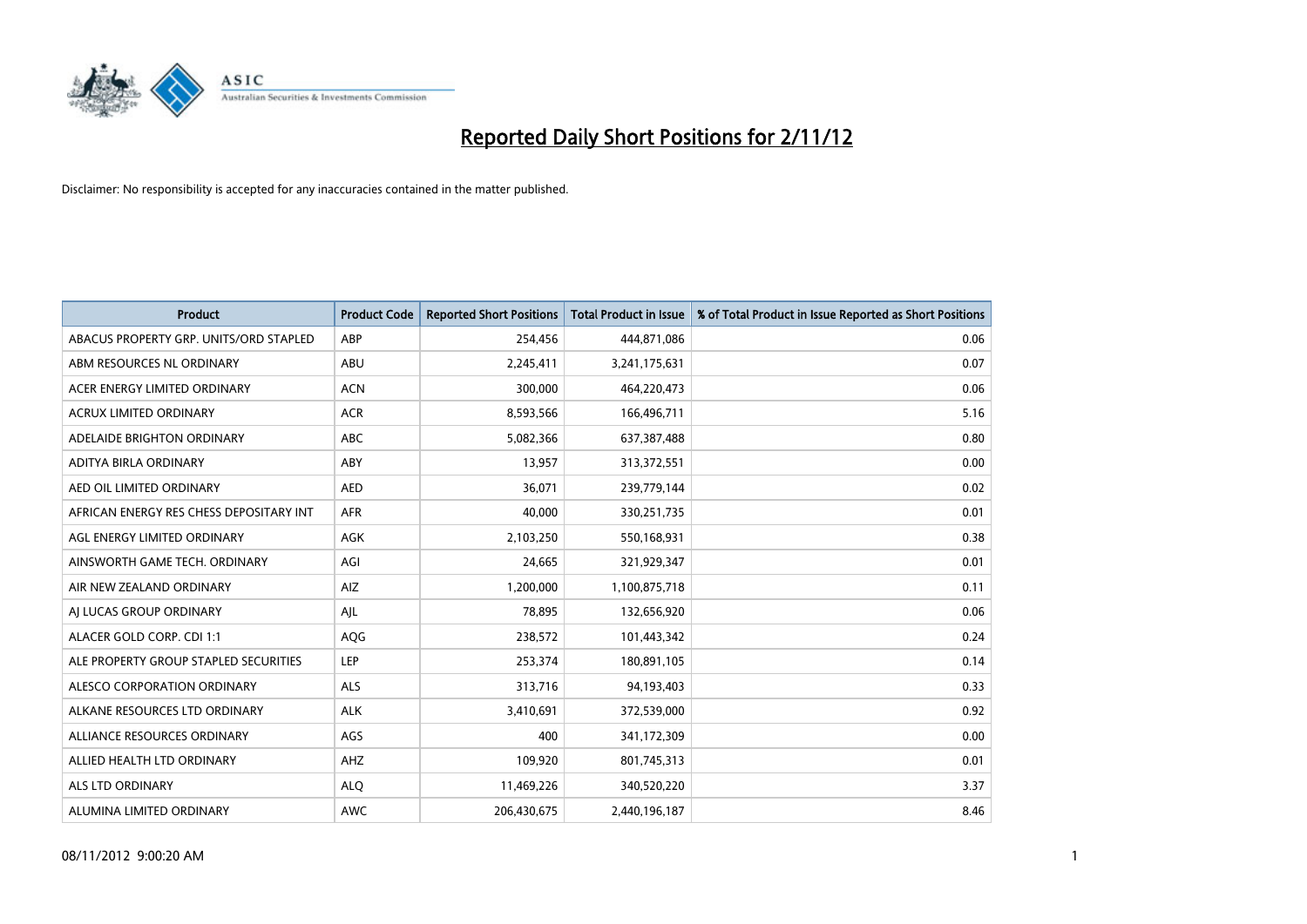

| <b>Product</b>                          | <b>Product Code</b> | <b>Reported Short Positions</b> | <b>Total Product in Issue</b> | % of Total Product in Issue Reported as Short Positions |
|-----------------------------------------|---------------------|---------------------------------|-------------------------------|---------------------------------------------------------|
| AMCOM TELECOMM. ORDINARY                | AMM                 | 238,037                         | 244,541,792                   | 0.10                                                    |
| AMCOR LIMITED ORDINARY                  | <b>AMC</b>          | 2,987,088                       | 1,206,684,923                 | 0.25                                                    |
| AMP LIMITED ORDINARY                    | <b>AMP</b>          | 7,352,567                       | 2,930,423,546                 | 0.25                                                    |
| AMPELLA MINING ORDINARY                 | <b>AMX</b>          | 5,470,348                       | 247,500,493                   | 2.21                                                    |
| ANGLOGOLD ASHANTI CDI 5:1               | AGG                 | 500                             | 89,207,765                    | 0.00                                                    |
| ANSELL LIMITED ORDINARY                 | <b>ANN</b>          | 4,639,921                       | 130,768,652                   | 3.55                                                    |
| ANTARES ENERGY LTD ORDINARY             | AZZ                 | 571.136                         | 257,000,000                   | 0.22                                                    |
| ANZ BANKING GRP LTD ORDINARY            | ANZ                 | 7,523,616                       | 2,717,478,378                 | 0.28                                                    |
| APA GROUP STAPLED SECURITIES            | APA                 | 13,051,059                      | 780,694,726                   | 1.67                                                    |
| APN NEWS & MEDIA ORDINARY               | <b>APN</b>          | 12,487,749                      | 661,526,586                   | 1.89                                                    |
| AQUARIUS PLATINUM. ORDINARY             | <b>AQP</b>          | 12,710,315                      | 486,851,336                   | 2.61                                                    |
| AQUILA RESOURCES ORDINARY               | <b>AQA</b>          | 8,099,155                       | 411,804,442                   | 1.97                                                    |
| ARAFURA RESOURCE LTD ORDINARY           | ARU                 | 4,322,918                       | 396,004,144                   | 1.09                                                    |
| ARB CORPORATION ORDINARY                | ARP                 | 43,812                          | 72,481,302                    | 0.06                                                    |
| ARDENT LEISURE GROUP STAPLED SECURITIES | AAD                 | 102,824                         | 397,774,513                   | 0.03                                                    |
| ARGO INVESTMENTS ORDINARY               | ARG                 | 163                             | 628,781,353                   | 0.00                                                    |
| ARISTOCRAT LEISURE ORDINARY             | <b>ALL</b>          | 20,356,435                      | 551,418,047                   | 3.69                                                    |
| ARRIUM LTD ORDINARY                     | ARI                 | 7,359,076                       | 1,351,527,328                 | 0.54                                                    |
| <b>ASCIANO LIMITED ORDINARY</b>         | <b>AIO</b>          | 4,862,916                       | 975,385,664                   | 0.50                                                    |
| ASG GROUP LIMITED ORDINARY              | <b>ASZ</b>          | 1,530,736                       | 182,756,104                   | 0.84                                                    |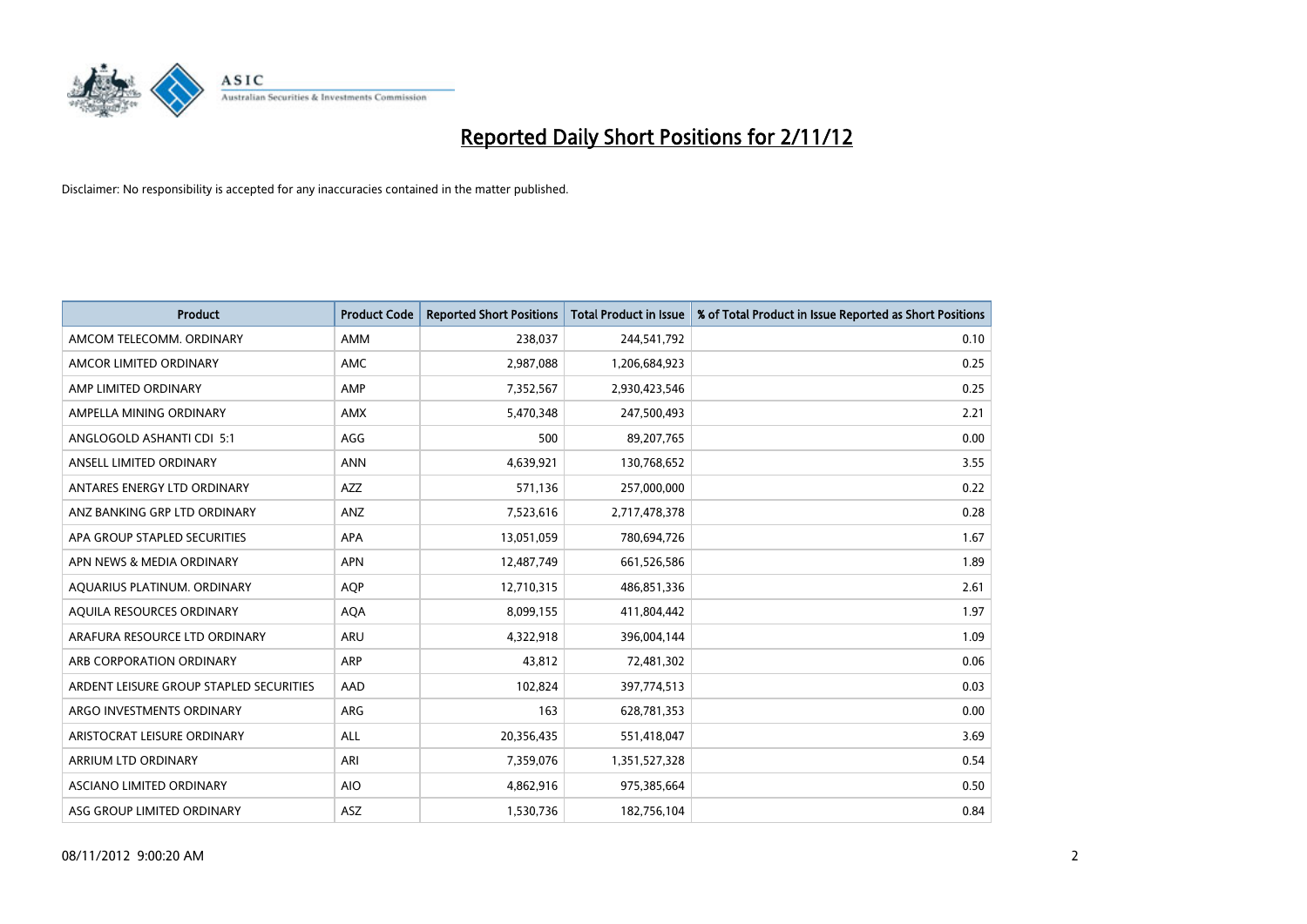

| <b>Product</b>                              | <b>Product Code</b> | <b>Reported Short Positions</b> | <b>Total Product in Issue</b> | % of Total Product in Issue Reported as Short Positions |
|---------------------------------------------|---------------------|---------------------------------|-------------------------------|---------------------------------------------------------|
| ASPEN GROUP ORD/UNITS STAPLED               | <b>APZ</b>          | 338,890                         | 1,197,188,521                 | 0.03                                                    |
| ASPIRE MINING LTD ORDINARY                  | <b>AKM</b>          | 269,265                         | 620,594,556                   | 0.04                                                    |
| ASTRO JAP PROP GROUP STAPLED SECURITIES     | AJA                 | 2,554                           | 58,445,002                    | 0.00                                                    |
| ASX LIMITED ORDINARY                        | ASX                 | 3,456,572                       | 175,136,729                   | 1.97                                                    |
| ATLAS IRON LIMITED ORDINARY                 | AGO                 | 10,384,003                      | 904,805,993                   | 1.15                                                    |
| <b>AURORA OIL &amp; GAS ORDINARY</b>        | <b>AUT</b>          | 5,135,272                       | 447,885,778                   | 1.15                                                    |
| AUSDRILL LIMITED ORDINARY                   | <b>ASL</b>          | 4,675,458                       | 304,763,954                   | 1.53                                                    |
| AUSENCO LIMITED ORDINARY                    | AAX                 | 831,383                         | 123,872,665                   | 0.67                                                    |
| AUSGOLD LIMITED ORDINARY                    | <b>AUC</b>          | 50,000                          | 153,902,750                   | 0.03                                                    |
| <b>AUSTAL LIMITED ORDINARY</b>              | ASB                 | 161,463                         | 190,674,573                   | 0.08                                                    |
| AUSTIN ENGINEERING ORDINARY                 | ANG                 | 370,848                         | 72,314,403                    | 0.51                                                    |
| <b>AUSTRALAND PROPERTY STAPLED SECURITY</b> | <b>ALZ</b>          | 438,127                         | 576,846,597                   | 0.08                                                    |
| AUSTRALIAN AGRICULT. ORDINARY               | AAC                 | 654,982                         | 312,905,085                   | 0.21                                                    |
| AUSTRALIAN FOUNDAT. ORDINARY                | AFI                 | 318                             | 1,034,118,904                 | 0.00                                                    |
| AUSTRALIAN INFRASTR, UNITS/ORDINARY         | <b>AIX</b>          | 2,615,831                       | 620,733,944                   | 0.42                                                    |
| AUSTRALIAN PHARM. ORDINARY                  | API                 | 214,038                         | 488,115,883                   | 0.04                                                    |
| AUTOMOTIVE HOLDINGS ORDINARY                | AHE                 | 1,138                           | 260,579,682                   | 0.00                                                    |
| AVJENNINGS LIMITED ORDINARY                 | AVI                 | 175,000                         | 274,588,694                   | 0.06                                                    |
| AWE LIMITED ORDINARY                        | <b>AWE</b>          | 2,753,824                       | 521,871,941                   | 0.53                                                    |
| AZIMUTH RES LTD ORDINARY                    | <b>AZH</b>          | 1,122,547                       | 419,864,886                   | 0.27                                                    |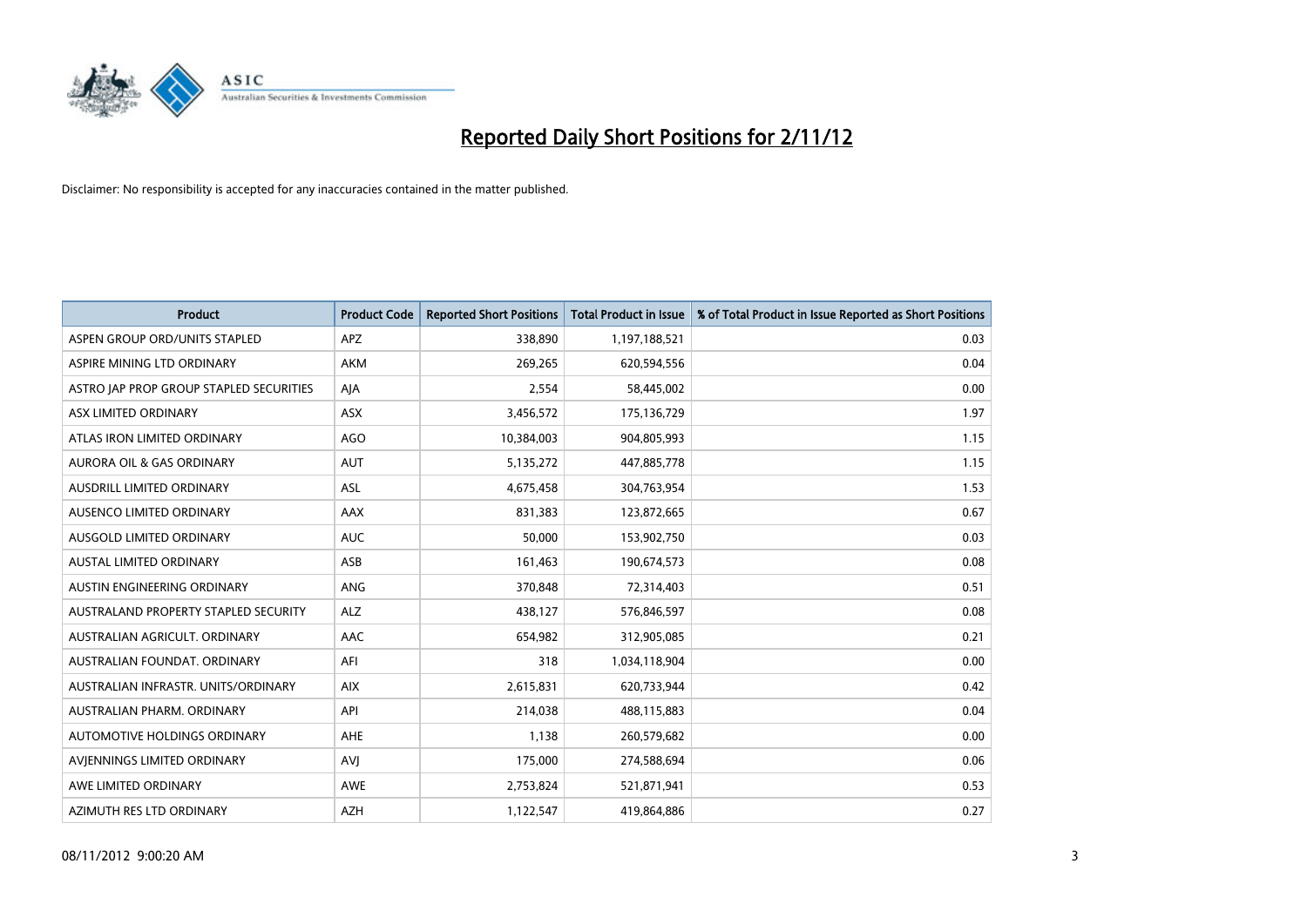

| <b>Product</b>                       | <b>Product Code</b> | <b>Reported Short Positions</b> | <b>Total Product in Issue</b> | % of Total Product in Issue Reported as Short Positions |
|--------------------------------------|---------------------|---------------------------------|-------------------------------|---------------------------------------------------------|
| <b>BANDANNA ENERGY ORDINARY</b>      | <b>BND</b>          | 9,681,286                       | 528,481,199                   | 1.83                                                    |
| BANK OF QUEENSLAND. ORDINARY         | <b>BOQ</b>          | 9,275,371                       | 308,797,224                   | 3.00                                                    |
| <b>BASE RES LIMITED ORDINARY</b>     | <b>BSE</b>          | 464,606                         | 551,371,892                   | 0.08                                                    |
| BATHURST RESOURCES ORDINARY          | <b>BTU</b>          | 39,182,052                      | 696,747,997                   | 5.62                                                    |
| <b>BC IRON LIMITED ORDINARY</b>      | <b>BCI</b>          | 160,040                         | 103,861,000                   | 0.15                                                    |
| BEACH ENERGY LIMITED ORDINARY        | <b>BPT</b>          | 24,477,125                      | 1,263,677,572                 | 1.94                                                    |
| BEADELL RESOURCE LTD ORDINARY        | <b>BDR</b>          | 14,555,469                      | 740,204,752                   | 1.97                                                    |
| BENDIGO AND ADELAIDE ORDINARY        | <b>BEN</b>          | 9,733,818                       | 402,272,536                   | 2.42                                                    |
| BERKELEY RESOURCES ORDINARY          | <b>BKY</b>          | 179,585                         | 179,393,273                   | 0.10                                                    |
| <b>BHP BILLITON LIMITED ORDINARY</b> | <b>BHP</b>          | 8,617,250                       | 3,211,691,105                 | 0.27                                                    |
| <b>BILLABONG ORDINARY</b>            | <b>BBG</b>          | 7,546,310                       | 478,944,292                   | 1.58                                                    |
| <b>BIOTA HOLDINGS ORDINARY</b>       | <b>BTA</b>          | 4,902,912                       | 187,402,755                   | 2.62                                                    |
| <b>BLACKMORES LIMITED ORDINARY</b>   | <b>BKL</b>          | 325                             | 16,909,167                    | 0.00                                                    |
| <b>BLACKTHORN RESOURCES ORDINARY</b> | <b>BTR</b>          | 150,206                         | 164,285,950                   | 0.09                                                    |
| <b>BLUESCOPE STEEL LTD ORDINARY</b>  | <b>BSL</b>          | 12,836,979                      | 3,349,185,247                 | 0.38                                                    |
| <b>BOART LONGYEAR ORDINARY</b>       | <b>BLY</b>          | 4,707,047                       | 461,163,412                   | 1.02                                                    |
| BORAL LIMITED, ORDINARY              | <b>BLD</b>          | 51,076,391                      | 766,235,816                   | 6.67                                                    |
| BRADKEN LIMITED ORDINARY             | <b>BKN</b>          | 8,020,931                       | 169,240,662                   | 4.74                                                    |
| <b>BRAMBLES LIMITED ORDINARY</b>     | <b>BXB</b>          | 4,948,401                       | 1,555,255,034                 | 0.32                                                    |
| <b>BREVILLE GROUP LTD ORDINARY</b>   | <b>BRG</b>          | 776.223                         | 130,095,322                   | 0.60                                                    |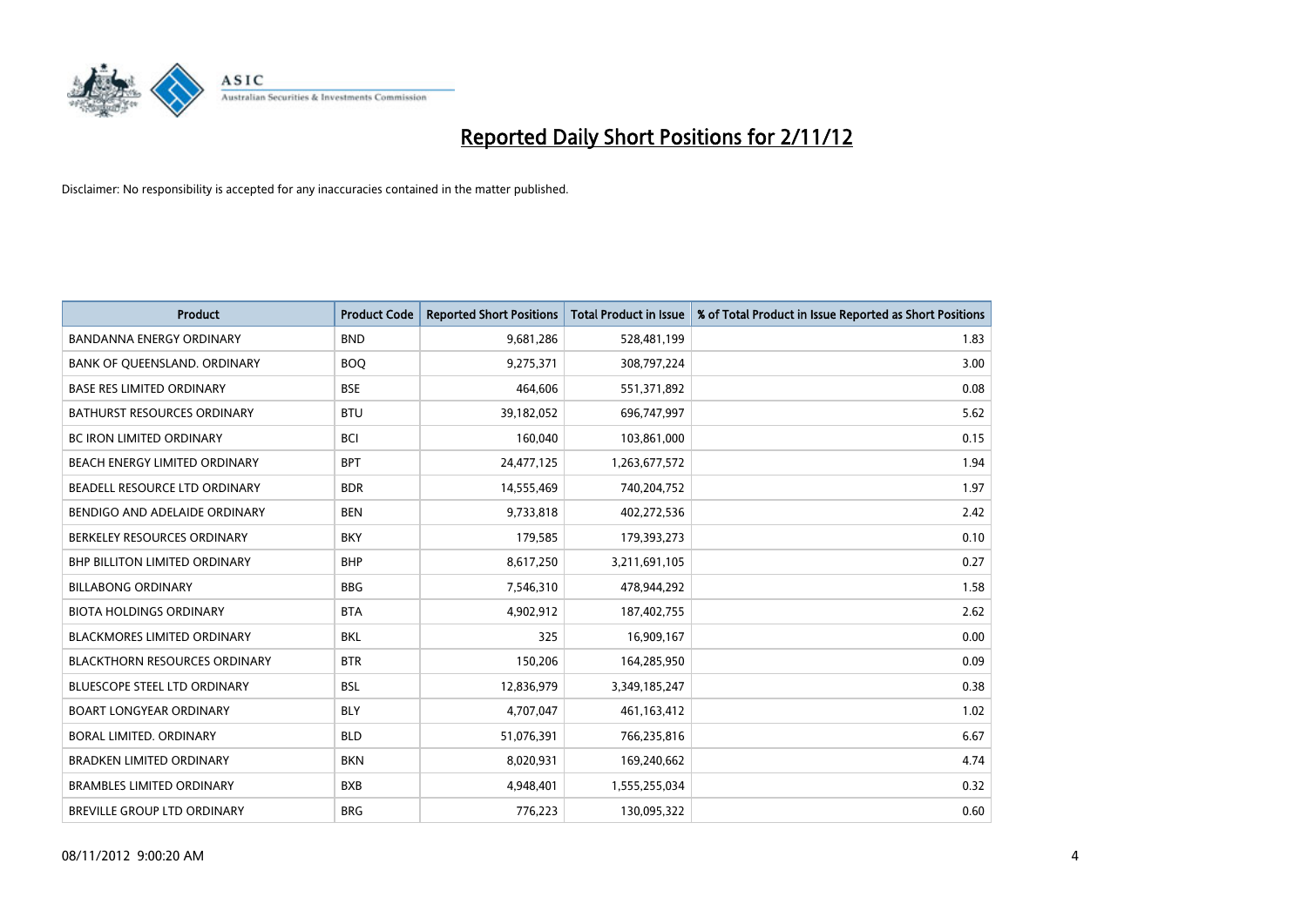

| <b>Product</b>                          | <b>Product Code</b> | <b>Reported Short Positions</b> | <b>Total Product in Issue</b> | % of Total Product in Issue Reported as Short Positions |
|-----------------------------------------|---------------------|---------------------------------|-------------------------------|---------------------------------------------------------|
| <b>BRICKWORKS LIMITED ORDINARY</b>      | <b>BKW</b>          | 82,625                          | 147,818,132                   | 0.06                                                    |
| BROCKMAN MINING LTD ORDINARY            | <b>BCK</b>          | 91,872                          | 7,224,094,327                 | 0.00                                                    |
| BT INVESTMENT MNGMNT ORDINARY           | <b>BTT</b>          | 273,304                         | 267,906,977                   | 0.10                                                    |
| BUCCANEER ENERGY LTD ORDINARY           | <b>BCC</b>          | 1,500,000                       | 1,321,445,371                 | 0.11                                                    |
| <b>BURU ENERGY ORDINARY</b>             | <b>BRU</b>          | 9,827,363                       | 266,297,599                   | 3.69                                                    |
| <b>BWP TRUST ORDINARY UNITS</b>         | <b>BWP</b>          | 3,775,241                       | 533,645,790                   | 0.71                                                    |
| CABCHARGE AUSTRALIA ORDINARY            | CAB                 | 5,120,017                       | 120,430,683                   | 4.25                                                    |
| CALIBRE GROUP LTD ORDINARY              | <b>CGH</b>          | 270,299                         | 293,192,506                   | 0.09                                                    |
| CALTEX AUSTRALIA ORDINARY               | <b>CTX</b>          | 3,201,968                       | 270,000,000                   | 1.19                                                    |
| CAPE LAMBERT RES LTD ORDINARY           | <b>CFE</b>          | 654,774                         | 689,108,792                   | 0.10                                                    |
| CARABELLA RES LTD ORDINARY              | <b>CLR</b>          | 73,579                          | 133,642,797                   | 0.06                                                    |
| <b>CARBON ENERGY ORDINARY</b>           | <b>CNX</b>          | 48,071                          | 776,306,566                   | 0.01                                                    |
| <b>CARDNO LIMITED ORDINARY</b>          | <b>CDD</b>          | 5,221,224                       | 138,929,385                   | 3.76                                                    |
| CARNARVON PETROLEUM ORDINARY            | <b>CVN</b>          | 2,632,894                       | 797,569,646                   | 0.33                                                    |
| CARSALES.COM LTD ORDINARY               | <b>CRZ</b>          | 10,572,323                      | 235,162,628                   | 4.50                                                    |
| CENTRAL PETROLEUM ORDINARY              | <b>CTP</b>          | 1,579,285                       | 1,385,977,265                 | 0.11                                                    |
| CENTRO RETAIL AUST ORD/UNIT STAPLED SEC | <b>CRF</b>          | 2,498,975                       | 1,427,391,696                 | 0.18                                                    |
| CERAMIC FUEL CELLS ORDINARY             | CFU                 | 275                             | 1,558,731,320                 | 0.00                                                    |
| CFS RETAIL TRUST GRP STAPLED SECURITIES | <b>CFX</b>          | 40,295,389                      | 2,828,495,659                 | 1.42                                                    |
| CHALLENGER DIV.PRO. STAPLED UNITS       | <b>CDI</b>          | 6,258                           | 214,101,013                   | 0.00                                                    |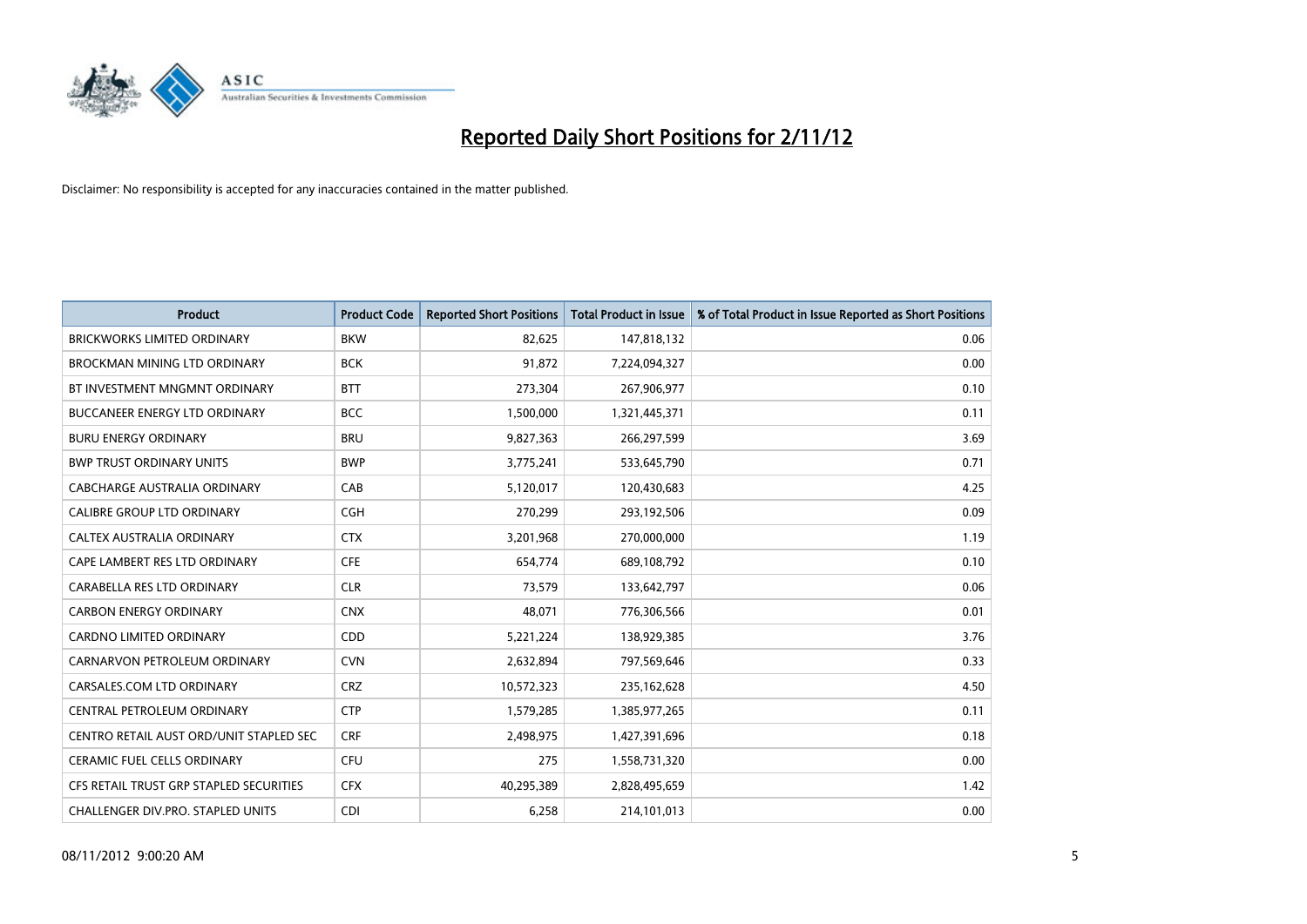

| <b>Product</b>                           | <b>Product Code</b> | <b>Reported Short Positions</b> | <b>Total Product in Issue</b> | % of Total Product in Issue Reported as Short Positions |
|------------------------------------------|---------------------|---------------------------------|-------------------------------|---------------------------------------------------------|
| <b>CHALLENGER INFRAST, STAPLED UNITS</b> | <b>CIF</b>          | 876,762                         | 316,223,785                   | 0.28                                                    |
| <b>CHALLENGER LIMITED ORDINARY</b>       | <b>CGF</b>          | 8.700.698                       | 544,652,710                   | 1.60                                                    |
| CHARTER HALL GROUP STAPLED US PROHIBIT.  | <b>CHC</b>          | 348,578                         | 298,684,347                   | 0.12                                                    |
| <b>CHARTER HALL RETAIL UNITS</b>         | <b>COR</b>          | 3,124,485                       | 328,614,171                   | 0.95                                                    |
| <b>CHORUS LIMITED ORDINARY</b>           | <b>CNU</b>          | 982,708                         | 385,082,123                   | 0.26                                                    |
| CITIGOLD CORP LTD ORDINARY               | <b>CTO</b>          | 1,363,288                       | 1,238,622,051                 | 0.11                                                    |
| <b>CLOUGH LIMITED ORDINARY</b>           | <b>CLO</b>          | 120.230                         | 773,989,006                   | 0.02                                                    |
| <b>CNPR GRP UNITS/ORD STAPLED</b>        | <b>CNP</b>          | 2,537                           | 972,414,514                   | 0.00                                                    |
| COAL OF AFRICA LTD ORDINARY              | <b>CZA</b>          | 90,137                          | 800,951,034                   | 0.01                                                    |
| <b>COALSPUR MINES LTD ORDINARY</b>       | <b>CPL</b>          | 13,941,729                      | 620,729,899                   | 2.25                                                    |
| COCA-COLA AMATIL ORDINARY                | <b>CCL</b>          | 4,087,310                       | 762,133,414                   | 0.54                                                    |
| <b>COCHLEAR LIMITED ORDINARY</b>         | <b>COH</b>          | 4,902,937                       | 56,977,005                    | 8.61                                                    |
| <b>COCKATOO COAL ORDINARY</b>            | <b>COK</b>          | 14,271,455                      | 1,016,746,908                 | 1.40                                                    |
| <b>CODAN LIMITED ORDINARY</b>            | <b>CDA</b>          | 51.096                          | 176,862,573                   | 0.03                                                    |
| <b>COLLINS FOODS LTD ORDINARY</b>        | <b>CKF</b>          | 23,670                          | 93,000,003                    | 0.03                                                    |
| COMMONWEALTH BANK, ORDINARY              | <b>CBA</b>          | 15,738,852                      | 1,609,180,841                 | 0.98                                                    |
| <b>COMMONWEALTH PROP ORDINARY UNITS</b>  | <b>CPA</b>          | 17,974,484                      | 2,347,003,413                 | 0.77                                                    |
| <b>COMPASS RESOURCES ORDINARY</b>        | <b>CMR</b>          | 7,472                           | 1,403,744,100                 | 0.00                                                    |
| <b>COMPUTERSHARE LTD ORDINARY</b>        | <b>CPU</b>          | 10,507,083                      | 555,664,059                   | 1.89                                                    |
| CONSOLIDATED MEDIA, ORDINARY             | <b>CMI</b>          | 128.618                         | 561,834,996                   | 0.02                                                    |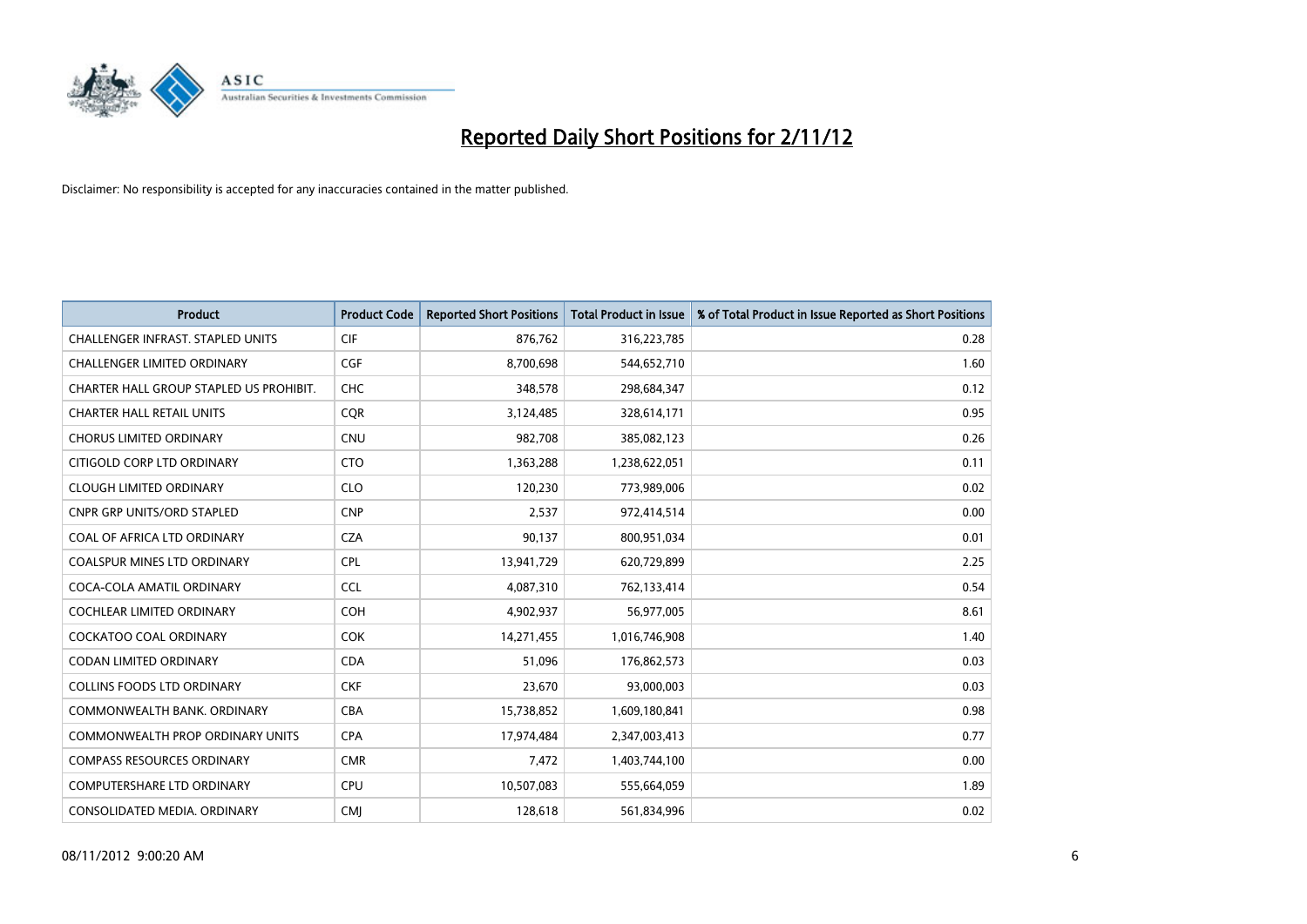

| <b>Product</b>                          | <b>Product Code</b> | <b>Reported Short Positions</b> | <b>Total Product in Issue</b> | % of Total Product in Issue Reported as Short Positions |
|-----------------------------------------|---------------------|---------------------------------|-------------------------------|---------------------------------------------------------|
| CONTINENTAL COAL LTD ORDINARY           | <b>CCC</b>          | 983                             | 445,894,046                   | 0.00                                                    |
| COOPER ENERGY LTD ORDINARY              | <b>COE</b>          | 262,948                         | 328,694,257                   | 0.08                                                    |
| <b>CORP TRAVEL LIMITED ORDINARY</b>     | <b>CTD</b>          | 134,863                         | 74,971,020                    | 0.18                                                    |
| <b>COVENTRY GROUP ORDINARY</b>          | <b>CYG</b>          | 3,906                           | 37,835,444                    | 0.01                                                    |
| <b>CREDIT CORP GROUP ORDINARY</b>       | <b>CCP</b>          | 52,718                          | 45,932,899                    | 0.11                                                    |
| <b>CROMWELL PROP STAPLED SECURITIES</b> | <b>CMW</b>          | 374,869                         | 1,222,114,479                 | 0.03                                                    |
| <b>CROWN LIMITED ORDINARY</b>           | <b>CWN</b>          | 6,403,160                       | 728,394,185                   | 0.88                                                    |
| <b>CSG LIMITED ORDINARY</b>             | CSV                 | 772,613                         | 282,567,499                   | 0.27                                                    |
| <b>CSL LIMITED ORDINARY</b>             | <b>CSL</b>          | 2,652,530                       | 502,792,246                   | 0.53                                                    |
| <b>CSR LIMITED ORDINARY</b>             | <b>CSR</b>          | 40,500,196                      | 506,000,315                   | 8.00                                                    |
| <b>CUDECO LIMITED ORDINARY</b>          | CDU                 | 3,969,665                       | 188,343,961                   | 2.11                                                    |
| DART ENERGY LTD ORDINARY                | <b>DTE</b>          | 16,464,988                      | 812,965,406                   | 2.03                                                    |
| DATA#3 LIMITED ORDINARY                 | <b>DTL</b>          | 2,010                           | 153,974,950                   | 0.00                                                    |
| DAVID JONES LIMITED ORDINARY            | <b>DJS</b>          | 50,101,818                      | 528,655,600                   | 9.48                                                    |
| DECMIL GROUP LIMITED ORDINARY           | <b>DCG</b>          | 392,441                         | 168,203,219                   | 0.23                                                    |
| DEEP YELLOW LIMITED ORDINARY            | <b>DYL</b>          | 2                               | 1,424,173,961                 | 0.00                                                    |
| DEXUS PROPERTY GROUP STAPLED UNITS      | <b>DXS</b>          | 9,270,086                       | 4,839,024,176                 | 0.19                                                    |
| DISCOVERY METALS LTD ORDINARY           | <b>DML</b>          | 6,932,408                       | 486,886,451                   | 1.42                                                    |
| DOMINO PIZZA ENTERPR ORDINARY           | <b>DMP</b>          | 293,888                         | 70,092,674                    | 0.42                                                    |
| DORAY MINERALS LTD ORDINARY             | <b>DRM</b>          | 206.929                         | 94,070,503                    | 0.22                                                    |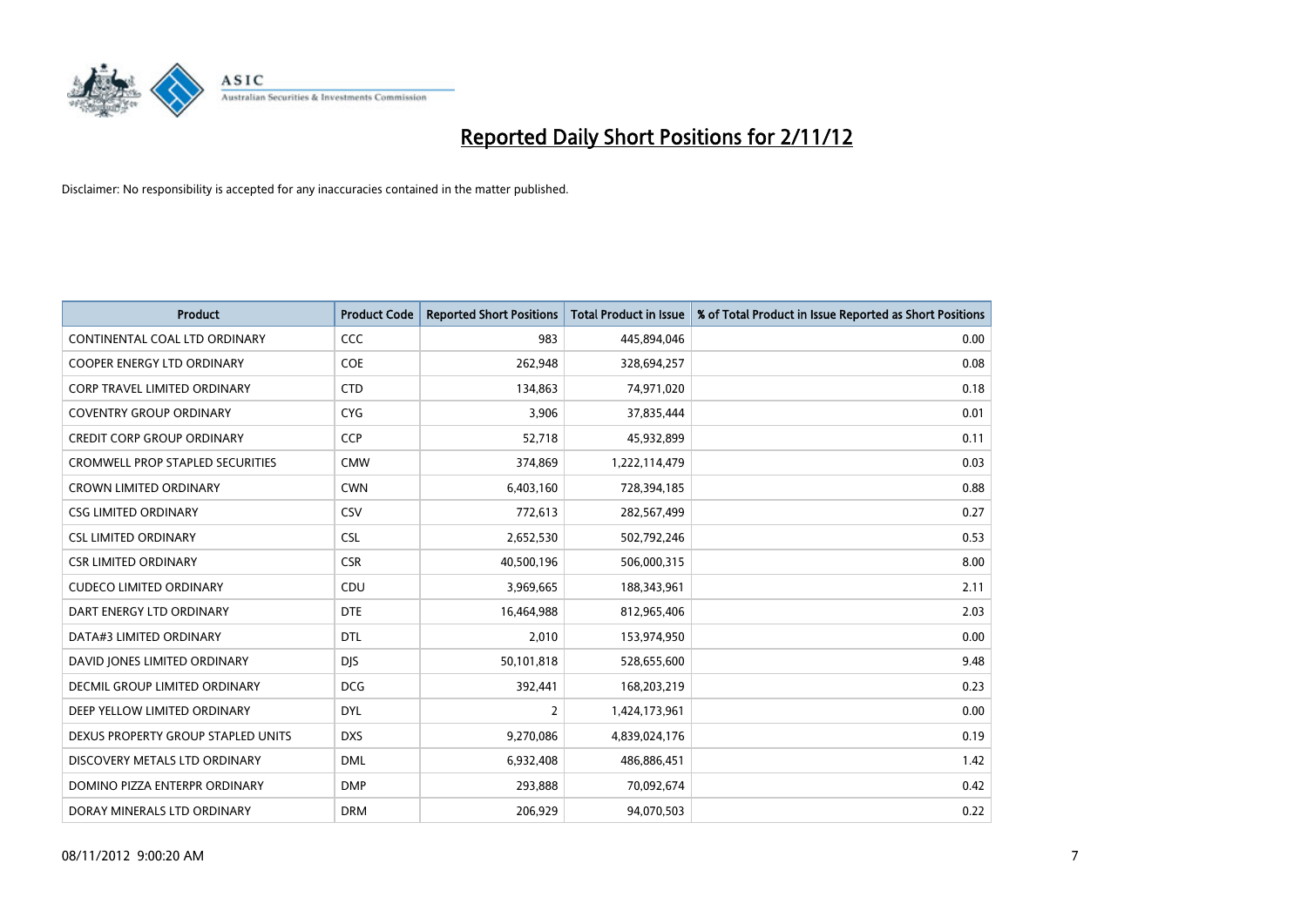

| <b>Product</b>                               | <b>Product Code</b> | <b>Reported Short Positions</b> | <b>Total Product in Issue</b> | % of Total Product in Issue Reported as Short Positions |
|----------------------------------------------|---------------------|---------------------------------|-------------------------------|---------------------------------------------------------|
| DOWNER EDI LIMITED ORDINARY                  | <b>DOW</b>          | 10,843,506                      | 429,100,296                   | 2.53                                                    |
| DRILLSEARCH ENERGY ORDINARY                  | <b>DLS</b>          | 1,591,867                       | 386,468,803                   | 0.41                                                    |
| DUET GROUP STAPLED US PROHIBIT.              | <b>DUE</b>          | 6,653,618                       | 1,116,638,606                 | 0.60                                                    |
| DULUXGROUP LIMITED ORDINARY                  | <b>DLX</b>          | 9,313,201                       | 368,984,902                   | 2.52                                                    |
| ECHO ENTERTAINMENT ORDINARY                  | EGP                 | 15,744,402                      | 825,672,730                   | 1.91                                                    |
| <b>ELDERS LIMITED ORDINARY</b>               | <b>ELD</b>          | 18,392,050                      | 448,598,480                   | 4.10                                                    |
| ELEMENTAL MINERALS ORDINARY                  | <b>ELM</b>          | 323,166                         | 243,614,280                   | 0.13                                                    |
| ELEMENTOS LIMITED ORDINARY                   | <b>ELT</b>          | 16                              | 148,290,347                   | 0.00                                                    |
| <b>EMECO HOLDINGS ORDINARY</b>               | <b>EHL</b>          | 6,694,744                       | 625,904,712                   | 1.07                                                    |
| <b>ENDEAVOUR MIN CORP CDI 1:1</b>            | <b>EVR</b>          | 340,946                         | 124,063,901                   | 0.27                                                    |
| <b>ENERGY RESOURCES ORDINARY 'A'</b>         | <b>ERA</b>          | 7,297,624                       | 517,725,062                   | 1.41                                                    |
| <b>ENERGY WORLD CORPOR, ORDINARY</b>         | <b>EWC</b>          | 21,262,461                      | 1,734,166,672                 | 1.23                                                    |
| <b>ENVESTRA LIMITED ORDINARY</b>             | <b>ENV</b>          | 16,186,844                      | 1,572,392,111                 | 1.03                                                    |
| EQUATORIAL RES LTD ORDINARY                  | <b>EQX</b>          | 107,177                         | 117,235,353                   | 0.09                                                    |
| EVOLUTION MINING LTD ORDINARY                | <b>EVN</b>          | 2,824,693                       | 707,942,989                   | 0.40                                                    |
| FAIRFAX MEDIA LTD ORDINARY                   | <b>FXI</b>          | 378,093,377                     | 2,351,955,725                 | 16.08                                                   |
| <b>FAR LTD ORDINARY</b>                      | <b>FAR</b>          | 21,000,000                      | 2,499,846,742                 | 0.84                                                    |
| FISHER & PAYKEL APP. ORDINARY                | <b>FPA</b>          | 600,000                         | 724,235,162                   | 0.08                                                    |
| FISHER & PAYKEL H. ORDINARY                  | <b>FPH</b>          | 34,877                          | 538,095,634                   | 0.01                                                    |
| <b>FKP PROPERTY GROUP STAPLED SECURITIES</b> | <b>FKP</b>          | 51,990,891                      | 2,251,016,386                 | 2.31                                                    |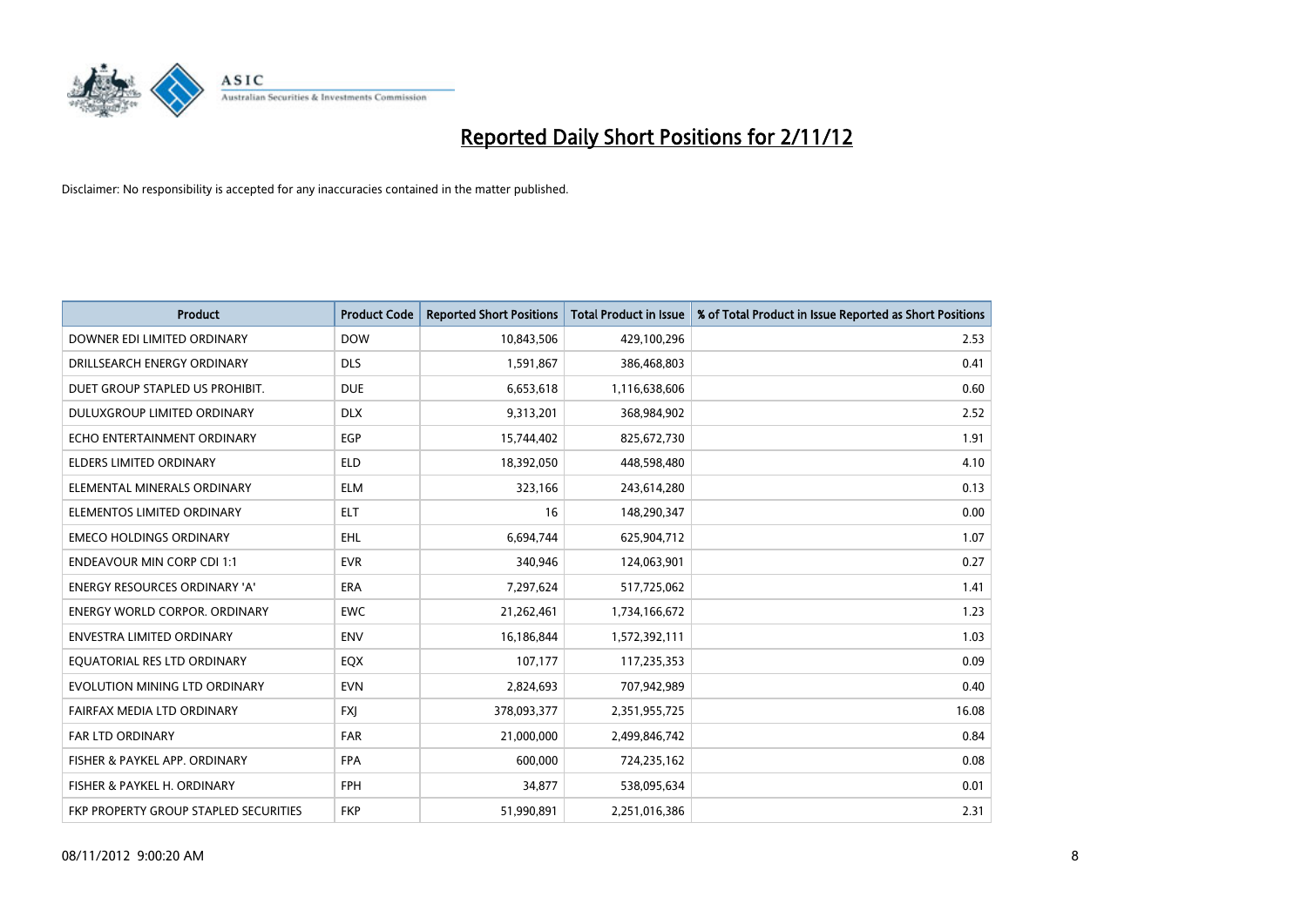

| <b>Product</b>                            | <b>Product Code</b> | <b>Reported Short Positions</b> | <b>Total Product in Issue</b> | % of Total Product in Issue Reported as Short Positions |
|-------------------------------------------|---------------------|---------------------------------|-------------------------------|---------------------------------------------------------|
| FLEETWOOD CORP ORDINARY                   | <b>FWD</b>          | 1,653,048                       | 59,781,187                    | 2.77                                                    |
| FLETCHER BUILDING ORDINARY                | <b>FBU</b>          | 9,501,909                       | 684,793,538                   | 1.39                                                    |
| <b>FLEXIGROUP LIMITED ORDINARY</b>        | <b>FXL</b>          | 202,113                         | 286,986,003                   | 0.07                                                    |
| FLIGHT CENTRE ORDINARY                    | <b>FLT</b>          | 12,400,075                      | 100,154,646                   | 12.38                                                   |
| FLINDERS MINES LTD ORDINARY               | <b>FMS</b>          | 726,298                         | 1,821,300,404                 | 0.04                                                    |
| <b>FOCUS MINERALS LTD ORDINARY</b>        | <b>FML</b>          | 158,163                         | 4,320,773,701                 | 0.00                                                    |
| <b>FORGE GROUP LIMITED ORDINARY</b>       | <b>FGE</b>          | 429,314                         | 86,169,014                    | 0.50                                                    |
| FORTESCUE METALS GRP ORDINARY             | <b>FMG</b>          | 191,225,883                     | 3,113,798,659                 | 6.14                                                    |
| <b>G.U.D. HOLDINGS ORDINARY</b>           | GUD                 | 1,335,169                       | 71,341,319                    | 1.87                                                    |
| <b>G8 EDUCATION LIMITED ORDINARY</b>      | <b>GEM</b>          | 48,831                          | 236,093,926                   | 0.02                                                    |
| <b>GALAXY RESOURCES ORDINARY</b>          | <b>GXY</b>          | 2,936,932                       | 506,359,341                   | 0.58                                                    |
| <b>GENETIC TECHNOLOGIES ORDINARY</b>      | <b>GTG</b>          | 1,364,100                       | 474,971,819                   | 0.29                                                    |
| <b>GEODYNAMICS LIMITED ORDINARY</b>       | GDY                 | 850                             | 406,452,608                   | 0.00                                                    |
| <b>GINDALBIE METALS LTD ORDINARY</b>      | <b>GBG</b>          | 57,339,643                      | 1,247,487,454                 | 4.60                                                    |
| <b>GOODMAN FIELDER, ORDINARY</b>          | GFF                 | 23,243,771                      | 1,955,559,207                 | 1.19                                                    |
| <b>GOODMAN GROUP STAPLED US PROHIBIT.</b> | <b>GMG</b>          | 10,574,921                      | 1,607,563,604                 | 0.66                                                    |
| <b>GPT GROUP STAPLED SEC.</b>             | <b>GPT</b>          | 6,019,234                       | 1,766,785,075                 | 0.34                                                    |
| <b>GRAINCORP LIMITED A CLASS ORDINARY</b> | <b>GNC</b>          | 1,700,843                       | 228,241,481                   | 0.75                                                    |
| <b>GRANGE RESOURCES. ORDINARY</b>         | <b>GRR</b>          | 2,131,704                       | 1,155,487,102                 | 0.18                                                    |
| <b>GREENLAND MIN EN LTD ORDINARY</b>      | GGG                 | 3,706,596                       | 567,912,409                   | 0.65                                                    |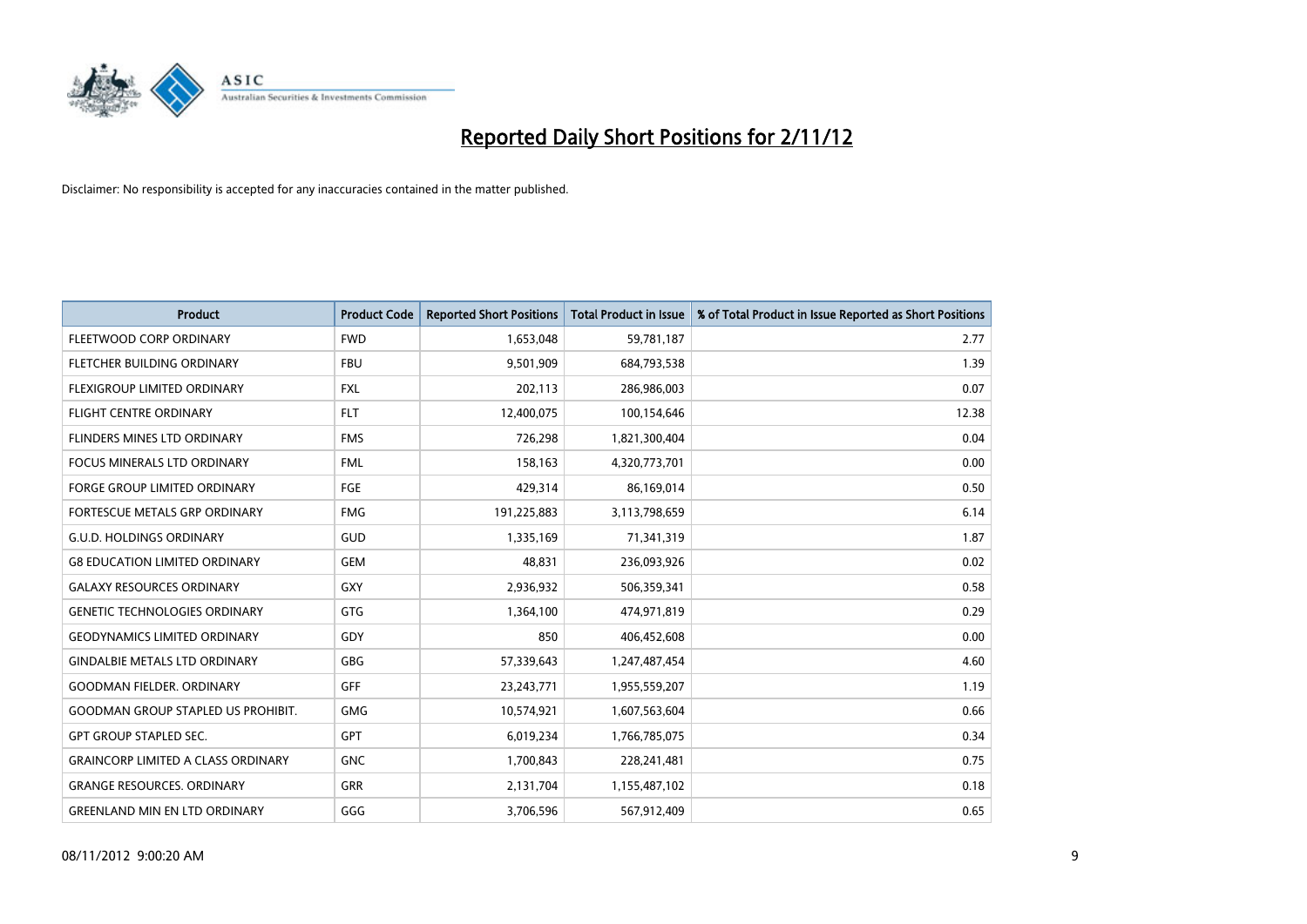

| <b>Product</b>                        | <b>Product Code</b> | <b>Reported Short Positions</b> | <b>Total Product in Issue</b> | % of Total Product in Issue Reported as Short Positions |
|---------------------------------------|---------------------|---------------------------------|-------------------------------|---------------------------------------------------------|
| <b>GRYPHON MINERALS LTD ORDINARY</b>  | GRY                 | 18,927,502                      | 348,264,983                   | 5.43                                                    |
| <b>GUILDFORD COAL LTD ORDINARY</b>    | <b>GUF</b>          | 1,025,953                       | 521,046,899                   | 0.20                                                    |
| <b>GUNNS LIMITED ORDINARY</b>         | <b>GNS</b>          | 51,528,090                      | 848,401,559                   | 6.07                                                    |
| <b>GWA GROUP LTD ORDINARY</b>         | <b>GWA</b>          | 12,202,970                      | 304,706,899                   | 4.00                                                    |
| HARVEY NORMAN ORDINARY                | <b>HVN</b>          | 100,498,597                     | 1,062,316,784                 | 9.46                                                    |
| HASTIE GROUP LIMITED ORDINARY         | <b>HST</b>          | 233,914                         | 137,353,504                   | 0.17                                                    |
| HASTINGS DIVERSIFIED STAPLED SECURITY | <b>HDF</b>          | 136,397                         | 560,324,158                   | 0.02                                                    |
| <b>HENDERSON GROUP CDI 1:1</b>        | <b>HGG</b>          | 3,658,119                       | 706,654,885                   | 0.52                                                    |
| HFA HOLDINGS LIMITED ORDINARY         | <b>HFA</b>          | 3,809                           | 117,332,831                   | 0.00                                                    |
| HILLGROVE RES LTD ORDINARY            | <b>HGO</b>          | 3,184,293                       | 1,022,760,221                 | 0.31                                                    |
| HILLS HOLDINGS LTD ORDINARY           | <b>HIL</b>          | 2,867,053                       | 246,500,444                   | 1.16                                                    |
| HORIZON OIL LIMITED ORDINARY          | <b>HZN</b>          | 32,002,520                      | 1,130,811,515                 | 2.83                                                    |
| ICON ENERGY LIMITED ORDINARY          | <b>ICN</b>          | 72                              | 469,301,394                   | 0.00                                                    |
| <b>IINET LIMITED ORDINARY</b>         | <b>IIN</b>          | 55,830                          | 161,238,847                   | 0.03                                                    |
| <b>ILUKA RESOURCES ORDINARY</b>       | <b>ILU</b>          | 52,696,585                      | 418,700,517                   | 12.59                                                   |
| <b>IMDEX LIMITED ORDINARY</b>         | <b>IMD</b>          | 1,748,391                       | 208,235,426                   | 0.84                                                    |
| <b>INCITEC PIVOT ORDINARY</b>         | <b>IPL</b>          | 10,085,453                      | 1,628,730,107                 | 0.62                                                    |
| INDEPENDENCE GROUP ORDINARY           | <b>IGO</b>          | 6,874,347                       | 232,882,535                   | 2.95                                                    |
| <b>INDOPHIL RESOURCES ORDINARY</b>    | <b>IRN</b>          | 585,969                         | 1,203,146,194                 | 0.05                                                    |
| <b>INDUSTREA LIMITED ORDINARY</b>     | IDL                 | 8.400.688                       | 370,268,218                   | 2.27                                                    |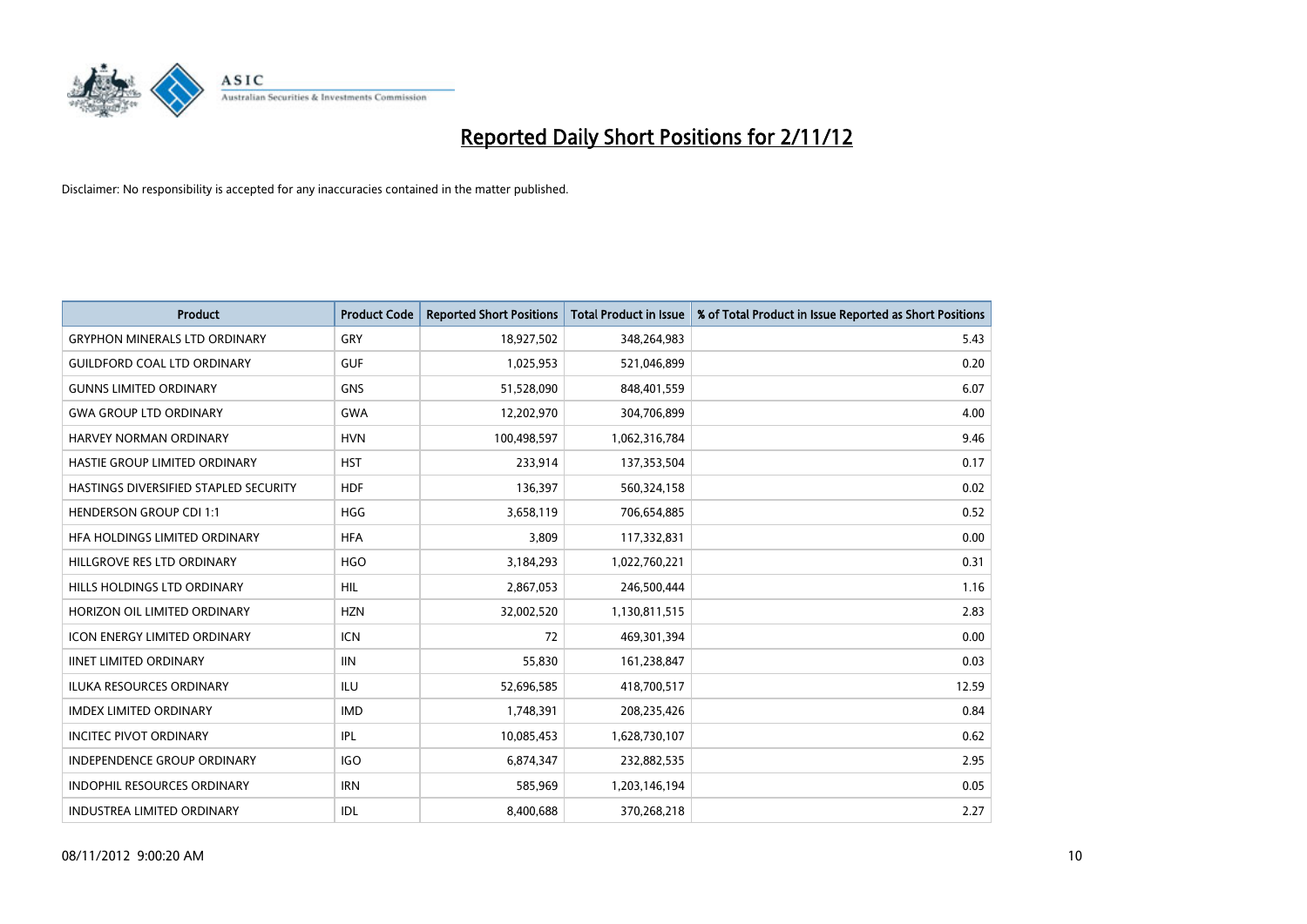

| <b>Product</b>                                  | <b>Product Code</b> | <b>Reported Short Positions</b> | <b>Total Product in Issue</b> | % of Total Product in Issue Reported as Short Positions |
|-------------------------------------------------|---------------------|---------------------------------|-------------------------------|---------------------------------------------------------|
| <b>INFIGEN ENERGY STAPLED SECURITIES</b>        | <b>IFN</b>          | 3,994,700                       | 762,265,972                   | 0.52                                                    |
| INSURANCE AUSTRALIA ORDINARY                    | IAG.                | 8,436,567                       | 2,079,034,021                 | 0.41                                                    |
| INTEGRA MINING LTD, ORDINARY                    | <b>IGR</b>          | 2,123,219                       | 934,440,899                   | 0.23                                                    |
| <b>INTREPID MINES ORDINARY</b>                  | <b>IAU</b>          | 7,905,499                       | 553,802,270                   | 1.43                                                    |
| <b>INVESTA OFFICE FUND STAPLED SECURITIES</b>   | <b>IOF</b>          | 2,880,740                       | 614,047,458                   | 0.47                                                    |
| <b>INVOCARE LIMITED ORDINARY</b>                | <b>IVC</b>          | 3,325,148                       | 110,030,298                   | 3.02                                                    |
| <b>ION LIMITED ORDINARY</b>                     | <b>ION</b>          | 164,453                         | 256,365,105                   | 0.06                                                    |
| <b>IOOF HOLDINGS LTD ORDINARY</b>               | <b>IFL</b>          | 1,467,363                       | 229,794,395                   | 0.64                                                    |
| <b>IRESS LIMITED ORDINARY</b>                   | <b>IRE</b>          | 2,105,924                       | 128,620,231                   | 1.64                                                    |
| <b>IRON ORE HOLDINGS ORDINARY</b>               | <b>IOH</b>          | 39,352                          | 161,174,005                   | 0.02                                                    |
| <b>IVANHOE AUSTRALIA ORDINARY</b>               | <b>IVA</b>          | 1,816,593                       | 555,583,643                   | 0.33                                                    |
| <b>JAMES HARDIE INDUST CHESS DEPOSITARY INT</b> | <b>IHX</b>          | 8,684,152                       | 439,580,130                   | 1.98                                                    |
| <b>IB HI-FI LIMITED ORDINARY</b>                | <b>IBH</b>          | 21,290,808                      | 98,850,643                    | 21.54                                                   |
| <b>KAGARA LTD ORDINARY</b>                      | <b>KZL</b>          | 3,000,013                       | 798,953,117                   | 0.38                                                    |
| KANGAROO RES LTD ORDINARY                       | <b>KRL</b>          | 191,687                         | 3,434,430,012                 | 0.01                                                    |
| KAROON GAS AUSTRALIA ORDINARY                   | <b>KAR</b>          | 419,080                         | 221,420,769                   | 0.19                                                    |
| KATHMANDU HOLD LTD ORDINARY                     | <b>KMD</b>          | 732,637                         | 200,165,940                   | 0.37                                                    |
| <b>KBL MINING LIMITED ORDINARY</b>              | <b>KBL</b>          | 1,820                           | 292,335,629                   | 0.00                                                    |
| <b>KENTOR GOLD LIMITED ORDINARY</b>             | KGL                 | 275                             | 140,040,563                   | 0.00                                                    |
| KINGSGATE CONSOLID. ORDINARY                    | <b>KCN</b>          | 8,111,120                       | 151,744,838                   | 5.35                                                    |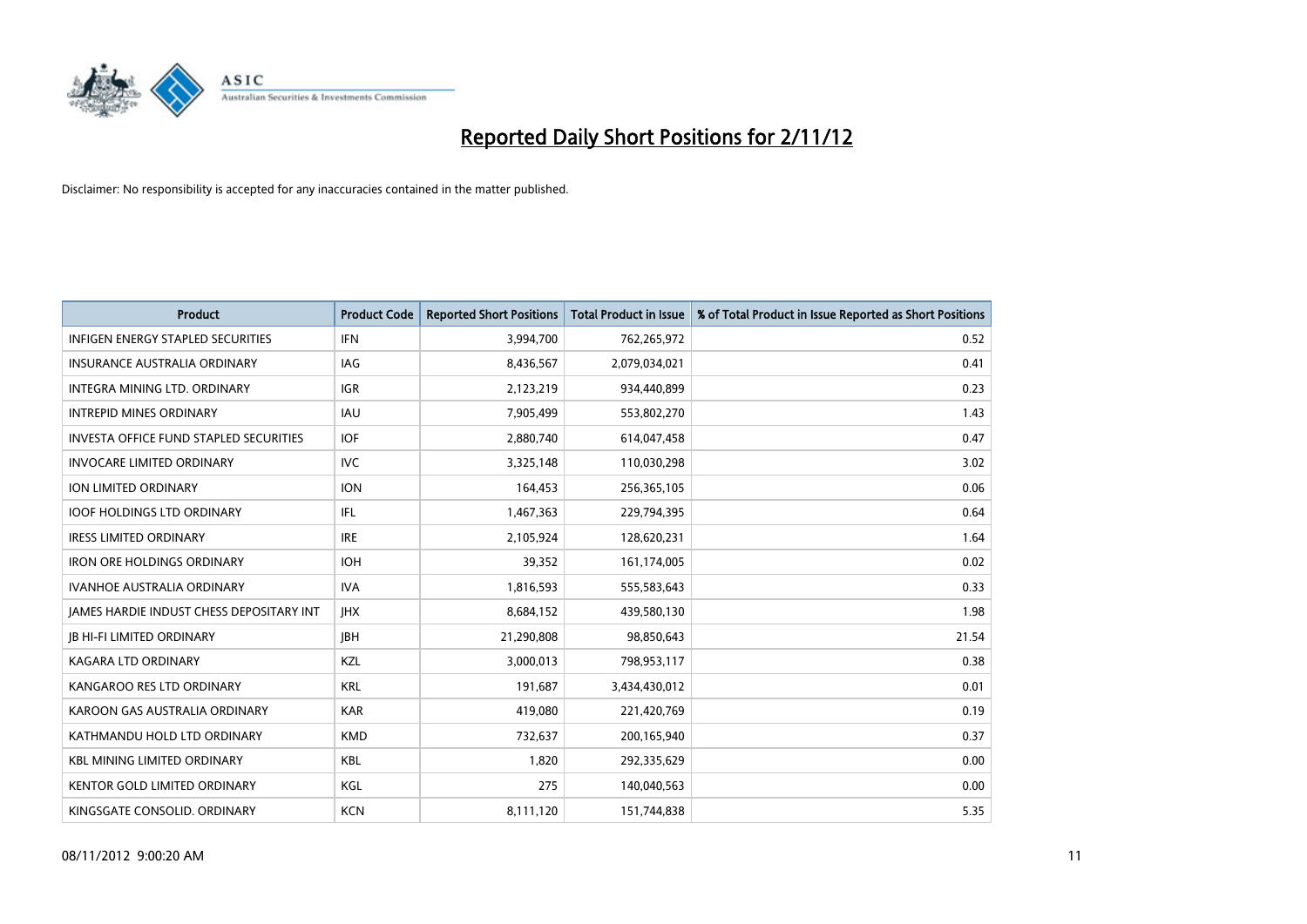

| <b>Product</b>                        | <b>Product Code</b> | <b>Reported Short Positions</b> | <b>Total Product in Issue</b> | % of Total Product in Issue Reported as Short Positions |
|---------------------------------------|---------------------|---------------------------------|-------------------------------|---------------------------------------------------------|
| KINGSROSE MINING LTD ORDINARY         | <b>KRM</b>          | 32,522                          | 290,111,217                   | 0.01                                                    |
| LEIGHTON HOLDINGS ORDINARY            | LEI                 | 12,133,801                      | 337,088,765                   | 3.60                                                    |
| LEND LEASE GROUP UNIT/ORD STAPLED     | LLC                 | 5,250,017                       | 574,351,883                   | 0.91                                                    |
| LINC ENERGY LTD ORDINARY              | <b>LNC</b>          | 24,149,370                      | 504,487,631                   | 4.79                                                    |
| LIQUEFIED NATURAL ORDINARY            | <b>LNG</b>          | 272,800                         | 267,699,015                   | 0.10                                                    |
| LYNAS CORPORATION ORDINARY            | <b>LYC</b>          | 225,588,605                     | 1,716,159,363                 | 13.14                                                   |
| M2 TELECOMMUNICATION ORDINARY         | <b>MTU</b>          | 6,067,414                       | 157,891,251                   | 3.84                                                    |
| MACMAHON HOLDINGS ORDINARY            | <b>MAH</b>          | 10,937,113                      | 757,017,561                   | 1.44                                                    |
| MACO ATLAS ROADS GRP ORDINARY STAPLED | <b>MOA</b>          | 4,375,248                       | 478,531,436                   | 0.91                                                    |
| MACQUARIE GROUP LTD ORDINARY          | <b>MOG</b>          | 7,690,029                       | 338,960,469                   | 2.27                                                    |
| MAGELLAN FIN GRP LTD ORDINARY         | <b>MFG</b>          | 1,144                           | 152,558,341                   | 0.00                                                    |
| <b>MARENGO MINING ORDINARY</b>        | <b>MGO</b>          | 39,050                          | 1,137,720,551                 | 0.00                                                    |
| MATRIX C & E LTD ORDINARY             | <b>MCE</b>          | 3,996,175                       | 94,555,428                    | 4.23                                                    |
| MAVERICK DRILLING ORDINARY            | <b>MAD</b>          | 3,160,291                       | 452,726,751                   | 0.70                                                    |
| MCMILLAN SHAKESPEARE ORDINARY         | <b>MMS</b>          | 106,957                         | 74,523,965                    | 0.14                                                    |
| MEDUSA MINING LTD ORDINARY            | <b>MML</b>          | 2,115,366                       | 188,903,911                   | 1.12                                                    |
| MELBOURNE IT LIMITED ORDINARY         | <b>MLB</b>          | 492,222                         | 82,451,363                    | 0.60                                                    |
| MEO AUSTRALIA LTD ORDINARY            | <b>MEO</b>          | 1,370,791                       | 586,448,260                   | 0.23                                                    |
| <b>MERMAID MARINE ORDINARY</b>        | <b>MRM</b>          | 1,578,045                       | 223,694,865                   | 0.71                                                    |
| MESOBLAST LIMITED ORDINARY            | <b>MSB</b>          | 17,890,991                      | 284,478,361                   | 6.29                                                    |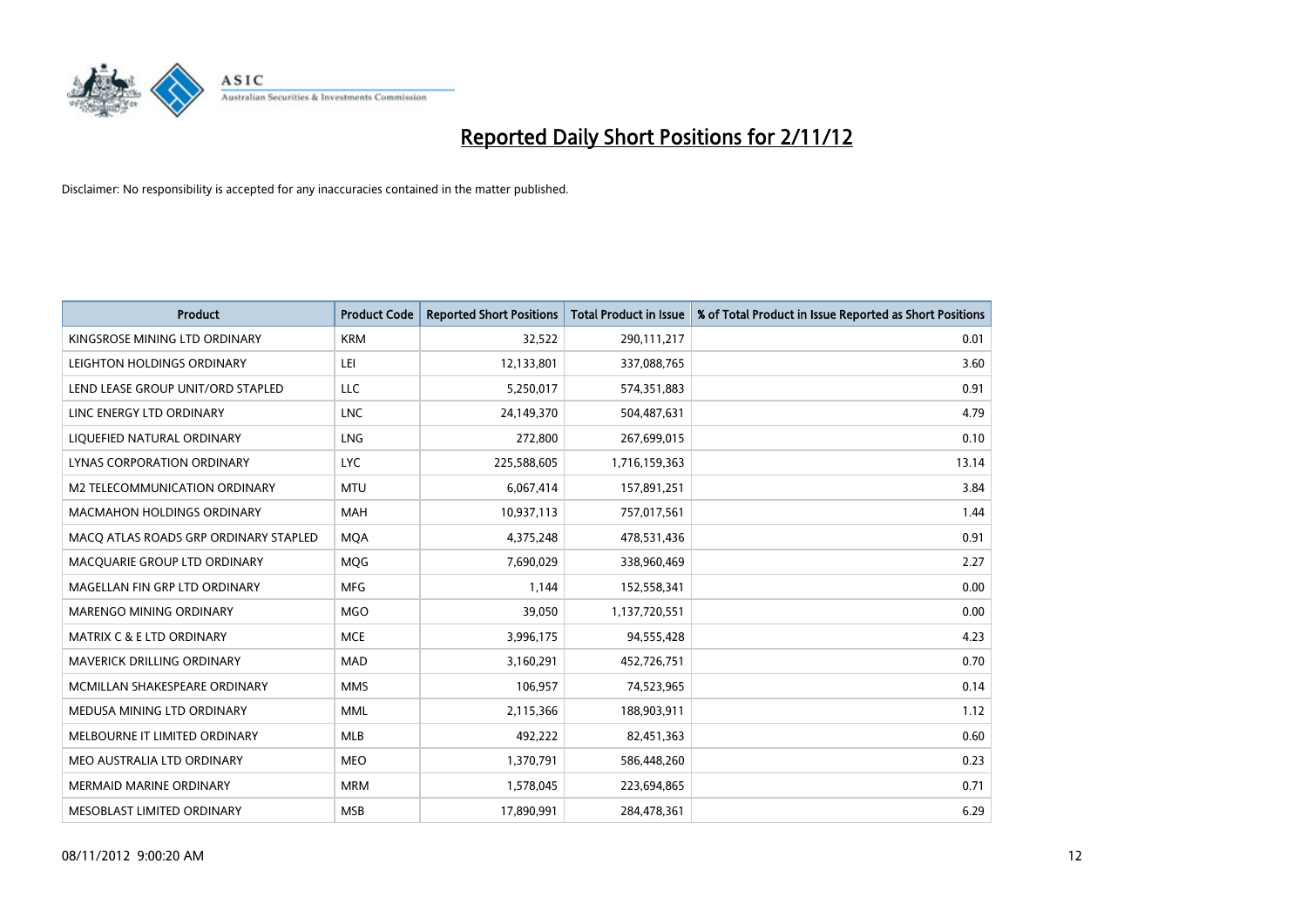

| <b>Product</b>                       | <b>Product Code</b> | <b>Reported Short Positions</b> | <b>Total Product in Issue</b> | % of Total Product in Issue Reported as Short Positions |
|--------------------------------------|---------------------|---------------------------------|-------------------------------|---------------------------------------------------------|
| METALS X LIMITED ORDINARY            | <b>MLX</b>          | 102,764                         | 1,651,766,110                 | 0.01                                                    |
| METCASH LIMITED ORDINARY             | <b>MTS</b>          | 59,170,471                      | 880,704,786                   | 6.72                                                    |
| MICLYN EXP OFFSHR ORDINARY           | <b>MIO</b>          | 15,845                          | 278,639,188                   | 0.01                                                    |
| MILTON CORPORATION ORDINARY          | <b>MLT</b>          | 12,800                          | 121,625,655                   | 0.01                                                    |
| MINCOR RESOURCES NL ORDINARY         | <b>MCR</b>          | 1,309,246                       | 188,208,274                   | 0.70                                                    |
| MINERAL DEPOSITS ORDINARY            | <b>MDL</b>          | 345,967                         | 83,538,786                    | 0.41                                                    |
| MINERAL RESOURCES, ORDINARY          | <b>MIN</b>          | 5,450,552                       | 185,006,018                   | 2.95                                                    |
| MIRABELA NICKEL LTD ORDINARY         | <b>MBN</b>          | 11,740,475                      | 876,582,736                   | 1.34                                                    |
| MIRVAC GROUP STAPLED SECURITIES      | <b>MGR</b>          | 19,481,127                      | 3,425,587,451                 | 0.57                                                    |
| MOLOPO ENERGY LTD ORDINARY           | <b>MPO</b>          | 475,596                         | 245,849,711                   | 0.19                                                    |
| <b>MONADELPHOUS GROUP ORDINARY</b>   | <b>MND</b>          | 5,813,107                       | 90,663,543                    | 6.41                                                    |
| MORTGAGE CHOICE LTD ORDINARY         | MOC                 | 2,434,205                       | 123,431,282                   | 1.97                                                    |
| <b>MOUNT GIBSON IRON ORDINARY</b>    | <b>MGX</b>          | 3,452,456                       | 1,090,584,232                 | 0.32                                                    |
| <b>MURCHISON METALS LTD ORDINARY</b> | <b>MMX</b>          | 1,352,166                       | 450,427,346                   | 0.30                                                    |
| <b>MYER HOLDINGS LTD ORDINARY</b>    | <b>MYR</b>          | 82,484,844                      | 583,384,551                   | 14.14                                                   |
| <b>MYSTATE LIMITED ORDINARY</b>      | <b>MYS</b>          | 21,999                          | 87,012,663                    | 0.03                                                    |
| NATIONAL AUST, BANK ORDINARY         | <b>NAB</b>          | 12,988,849                      | 2,297,237,138                 | 0.57                                                    |
| NAVITAS LIMITED ORDINARY             | <b>NVT</b>          | 11,399,586                      | 375,367,918                   | 3.04                                                    |
| NEON ENERGY LIMITED ORDINARY         | <b>NEN</b>          | 3,424,989                       | 548,082,936                   | 0.62                                                    |
| NEW HOPE CORPORATION ORDINARY        | <b>NHC</b>          | 2,784,180                       | 830,526,815                   | 0.34                                                    |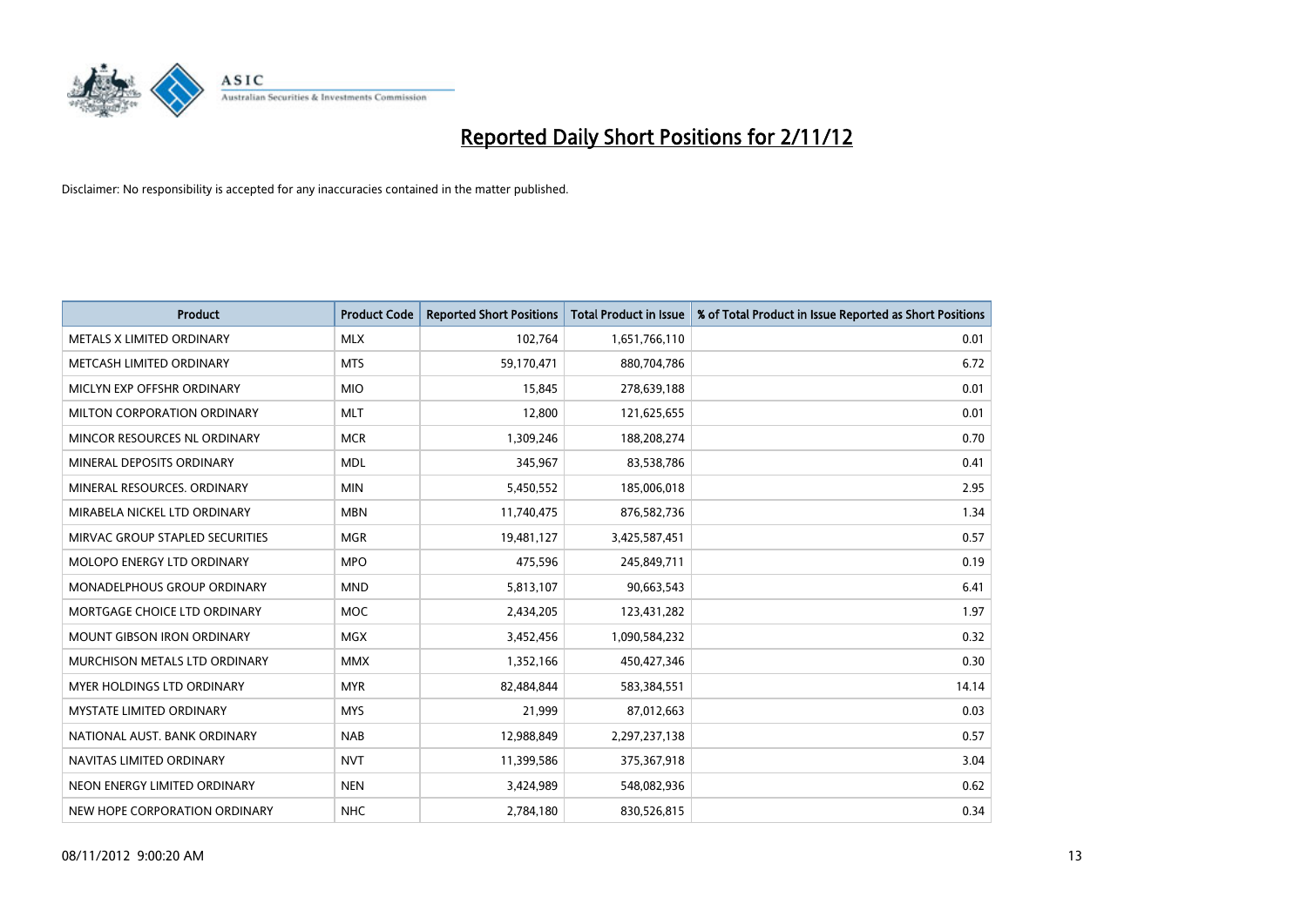

| <b>Product</b>                        | <b>Product Code</b> | <b>Reported Short Positions</b> | <b>Total Product in Issue</b> | % of Total Product in Issue Reported as Short Positions |
|---------------------------------------|---------------------|---------------------------------|-------------------------------|---------------------------------------------------------|
| NEW STANDARD ENERGY ORDINARY          | <b>NSE</b>          | 1.078                           | 305,331,847                   | 0.00                                                    |
| NEWCREST MINING ORDINARY              | <b>NCM</b>          | 2,107,896                       | 765,906,839                   | 0.28                                                    |
| NEWS CORP A NON-VOTING CDI            | <b>NWSLV</b>        | 2,833,357                       | 1,547,018,983                 | 0.18                                                    |
| NEWS CORP B VOTING CDI                | <b>NWS</b>          | 1,388,417                       | 798,520,953                   | 0.17                                                    |
| NEWSAT LIMITED ORDINARY               | <b>NWT</b>          | 62,201                          | 233,052,157                   | 0.03                                                    |
| NEXTDC LIMITED ORDINARY               | <b>NXT</b>          | 2,789,284                       | 150,627,388                   | 1.85                                                    |
| NEXUS ENERGY LIMITED ORDINARY         | <b>NXS</b>          | 3,198,449                       | 1,329,821,159                 | 0.24                                                    |
| NIDO PETROLEUM ORDINARY               | <b>NDO</b>          | 105,313                         | 1,390,829,818                 | 0.01                                                    |
| NOBLE MINERAL RES ORDINARY            | <b>NMG</b>          | 4,121,385                       | 655,522,952                   | 0.63                                                    |
| NORFOLK GROUP ORDINARY                | <b>NFK</b>          | 50                              | 158,890,730                   | 0.00                                                    |
| NORTHERN IRON LTD ORDINARY            | <b>NFE</b>          | 3,863,586                       | 475,971,207                   | 0.81                                                    |
| NORTHERN STAR ORDINARY                | <b>NST</b>          | 1,105,501                       | 423,968,168                   | 0.26                                                    |
| NRW HOLDINGS LIMITED ORDINARY         | <b>NWH</b>          | 5,474,110                       | 278,888,011                   | 1.96                                                    |
| NUFARM LIMITED ORDINARY               | <b>NUF</b>          | 6,227,335                       | 262,662,626                   | 2.37                                                    |
| OCEANAGOLD CORP. CHESS DEPOSITARY INT | <b>OGC</b>          | 984,154                         | 263,278,752                   | 0.37                                                    |
| OIL SEARCH LTD ORDINARY               | OSH                 | 2,472,163                       | 1,334,756,742                 | 0.19                                                    |
| OM HOLDINGS LIMITED ORDINARY          | OMH                 | 3,988,156                       | 673,423,337                   | 0.59                                                    |
| ORICA LIMITED ORDINARY                | ORI                 | 2,633,731                       | 365,642,802                   | 0.72                                                    |
| ORIGIN ENERGY ORDINARY                | <b>ORG</b>          | 9,176,461                       | 1,093,611,528                 | 0.84                                                    |
| OROCOBRE LIMITED ORDINARY             | <b>ORE</b>          | 295,174                         | 103,195,029                   | 0.29                                                    |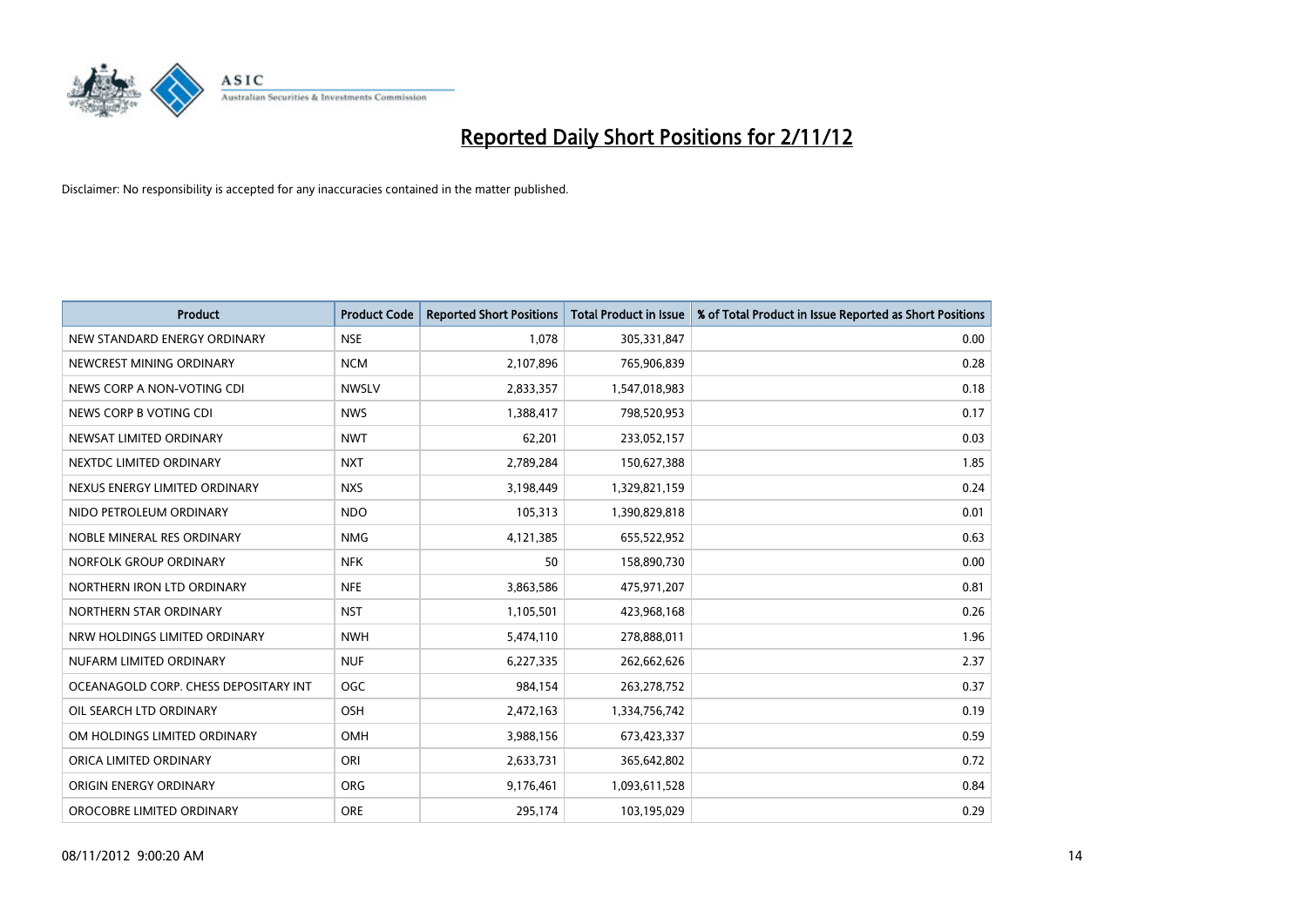

| <b>Product</b>               | <b>Product Code</b> | <b>Reported Short Positions</b> | <b>Total Product in Issue</b> | % of Total Product in Issue Reported as Short Positions |
|------------------------------|---------------------|---------------------------------|-------------------------------|---------------------------------------------------------|
| OROTONGROUP LIMITED ORDINARY | ORL                 | 147,879                         | 40,880,902                    | 0.36                                                    |
| OZ MINERALS ORDINARY         | OZL                 | 5,438,434                       | 303,470,022                   | 1.79                                                    |
| PACIFIC BRANDS ORDINARY      | PBG                 | 8,279,502                       | 912,915,695                   | 0.91                                                    |
| PALADIN ENERGY LTD ORDINARY  | <b>PDN</b>          | 73,290,141                      | 836,825,651                   | 8.76                                                    |
| PANAUST LIMITED ORDINARY     | <b>PNA</b>          | 2,310,509                       | 605,962,322                   | 0.38                                                    |
| PANCONTINENTAL OIL ORDINARY  | <b>PCL</b>          | 233,335                         | 1,148,744,096                 | 0.02                                                    |
| PANORAMIC RESOURCES ORDINARY | PAN                 | 2,701,855                       | 255,681,195                   | 1.06                                                    |
| PAPERLINX LIMITED ORDINARY   | <b>PPX</b>          | 67,945                          | 609,280,761                   | 0.01                                                    |
| PAPILLON RES LTD ORDINARY    | <b>PIR</b>          | 1,765,331                       | 255,962,388                   | 0.69                                                    |
| PEET LIMITED ORDINARY        | <b>PPC</b>          | 3,636,983                       | 321,013,141                   | 1.13                                                    |
| PERILYA LIMITED ORDINARY     | PEM                 | 3,026                           | 769,316,426                   | 0.00                                                    |
| PERPETUAL LIMITED ORDINARY   | <b>PPT</b>          | 2,054,563                       | 41,980,678                    | 4.89                                                    |
| PERSEUS MINING LTD ORDINARY  | PRU                 | 7,790,407                       | 457,962,088                   | 1.70                                                    |
| PHARMAXIS LTD ORDINARY       | <b>PXS</b>          | 6,071,304                       | 308,151,389                   | 1.97                                                    |
| PLATINUM ASSET ORDINARY      | <b>PTM</b>          | 12,208,707                      | 561,347,878                   | 2.17                                                    |
| PLATINUM AUSTRALIA ORDINARY  | <b>PLA</b>          | 836,127                         | 504,968,043                   | 0.17                                                    |
| PMI GOLD CORP CDI 1:1        | <b>PVM</b>          | 100,164                         | 75,645,355                    | 0.13                                                    |
| PMP LIMITED ORDINARY         | <b>PMP</b>          | 106,142                         | 323,781,124                   | 0.03                                                    |
| PRANA BIOTECHNOLOGY ORDINARY | PBT                 | 161,880                         | 340,689,928                   | 0.05                                                    |
| PREMIER INVESTMENTS ORDINARY | <b>PMV</b>          | 1,163,495                       | 155,260,478                   | 0.75                                                    |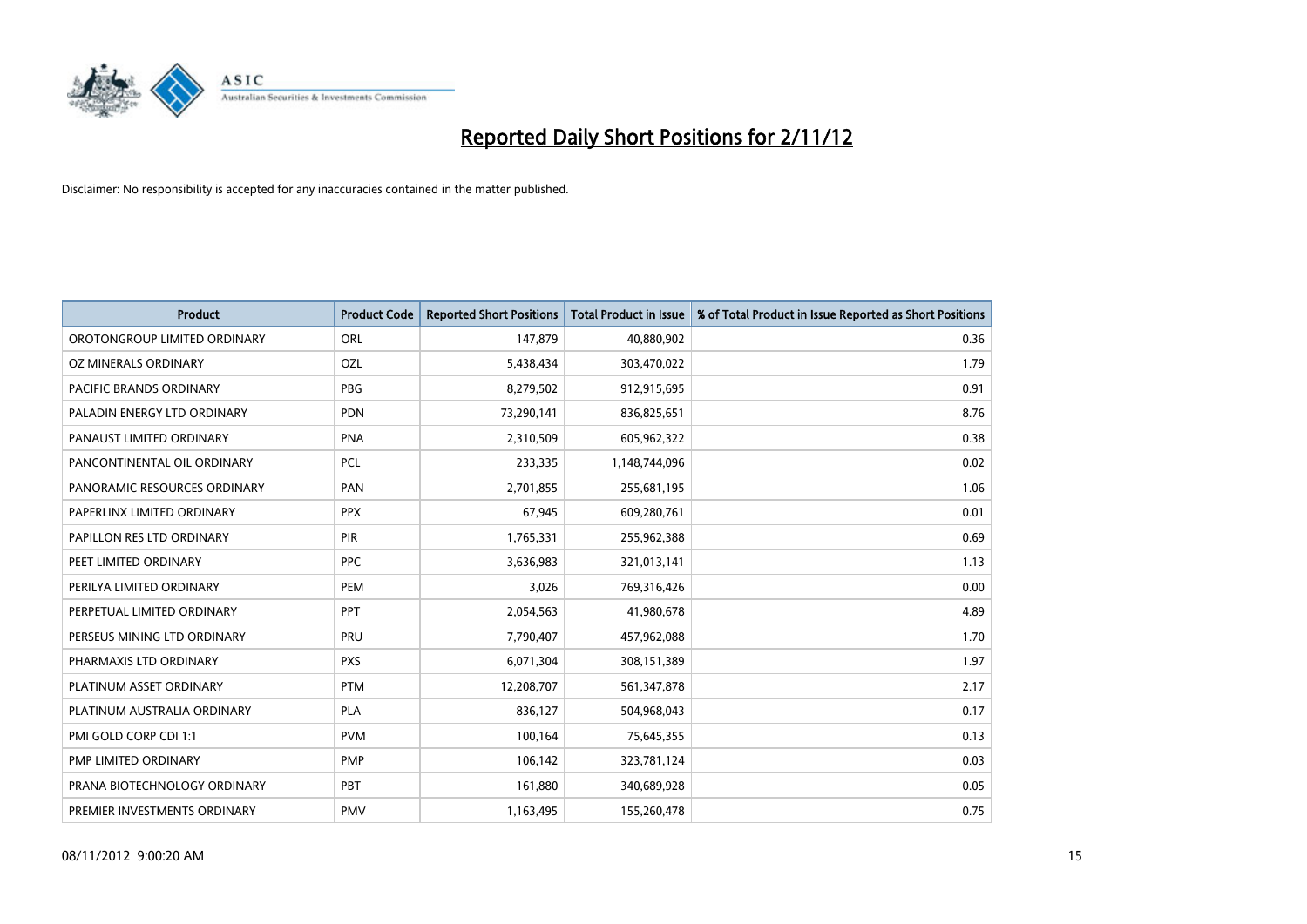

| <b>Product</b>                      | <b>Product Code</b> | <b>Reported Short Positions</b> | <b>Total Product in Issue</b> | % of Total Product in Issue Reported as Short Positions |
|-------------------------------------|---------------------|---------------------------------|-------------------------------|---------------------------------------------------------|
| PRIMA BIOMED LTD ORDINARY           | PRR                 | 6,288,810                       | 1,066,063,388                 | 0.59                                                    |
| PRIMARY HEALTH CARE ORDINARY        | <b>PRY</b>          | 27,307,217                      | 502,983,554                   | 5.43                                                    |
| PRIMEAG AUSTRALIA ORDINARY          | PAG                 | 52,577                          | 266,394,444                   | 0.02                                                    |
| PROGRAMMED ORDINARY                 | <b>PRG</b>          | 486,333                         | 118,177,001                   | 0.41                                                    |
| OANTAS AIRWAYS ORDINARY             | QAN                 | 15,844,522                      | 2,265,123,620                 | 0.70                                                    |
| OBE INSURANCE GROUP ORDINARY        | <b>OBE</b>          | 58,885,124                      | 1,196,747,582                 | 4.92                                                    |
| OR NATIONAL LIMITED ORDINARY        | <b>ORN</b>          | 13,780,925                      | 2,425,468,941                 | 0.57                                                    |
| ORXPHARMA LTD ORDINARY              | <b>ORX</b>          | 96,662                          | 144,577,206                   | 0.07                                                    |
| <b>QUBE LOGISTICS HLDG ORDINARY</b> | <b>QUB</b>          | 12,476,455                      | 924,489,845                   | 1.35                                                    |
| RAMELIUS RESOURCES ORDINARY         | <b>RMS</b>          | 3,958,687                       | 336,256,949                   | 1.18                                                    |
| RAMSAY HEALTH CARE ORDINARY         | <b>RHC</b>          | 2,308,684                       | 202,081,252                   | 1.14                                                    |
| <b>RCR TOMLINSON ORDINARY</b>       | <b>RCR</b>          | 341,859                         | 132,406,265                   | 0.26                                                    |
| <b>REA GROUP ORDINARY</b>           | <b>REA</b>          | 125,548                         | 131,714,699                   | 0.10                                                    |
| <b>RECKON LIMITED ORDINARY</b>      | <b>RKN</b>          | 621,000                         | 129,488,015                   | 0.48                                                    |
| <b>RED 5 LIMITED ORDINARY</b>       | <b>RED</b>          | 85,681                          | 135,488,008                   | 0.06                                                    |
| RED FORK ENERGY ORDINARY            | <b>RFE</b>          | 2,461,046                       | 384,951,719                   | 0.64                                                    |
| REDBANK ENERGY LTD ORDINARY         | <b>AEI</b>          | 13                              | 786,287                       | 0.00                                                    |
| REDFLEX HOLDINGS ORDINARY           | <b>RDF</b>          | 73,928                          | 110,762,310                   | 0.07                                                    |
| REECE AUSTRALIA LTD. ORDINARY       | <b>REH</b>          | 580                             | 99,600,000                    | 0.00                                                    |
| <b>REGIS RESOURCES ORDINARY</b>     | <b>RRL</b>          | 897.672                         | 455,170,840                   | 0.20                                                    |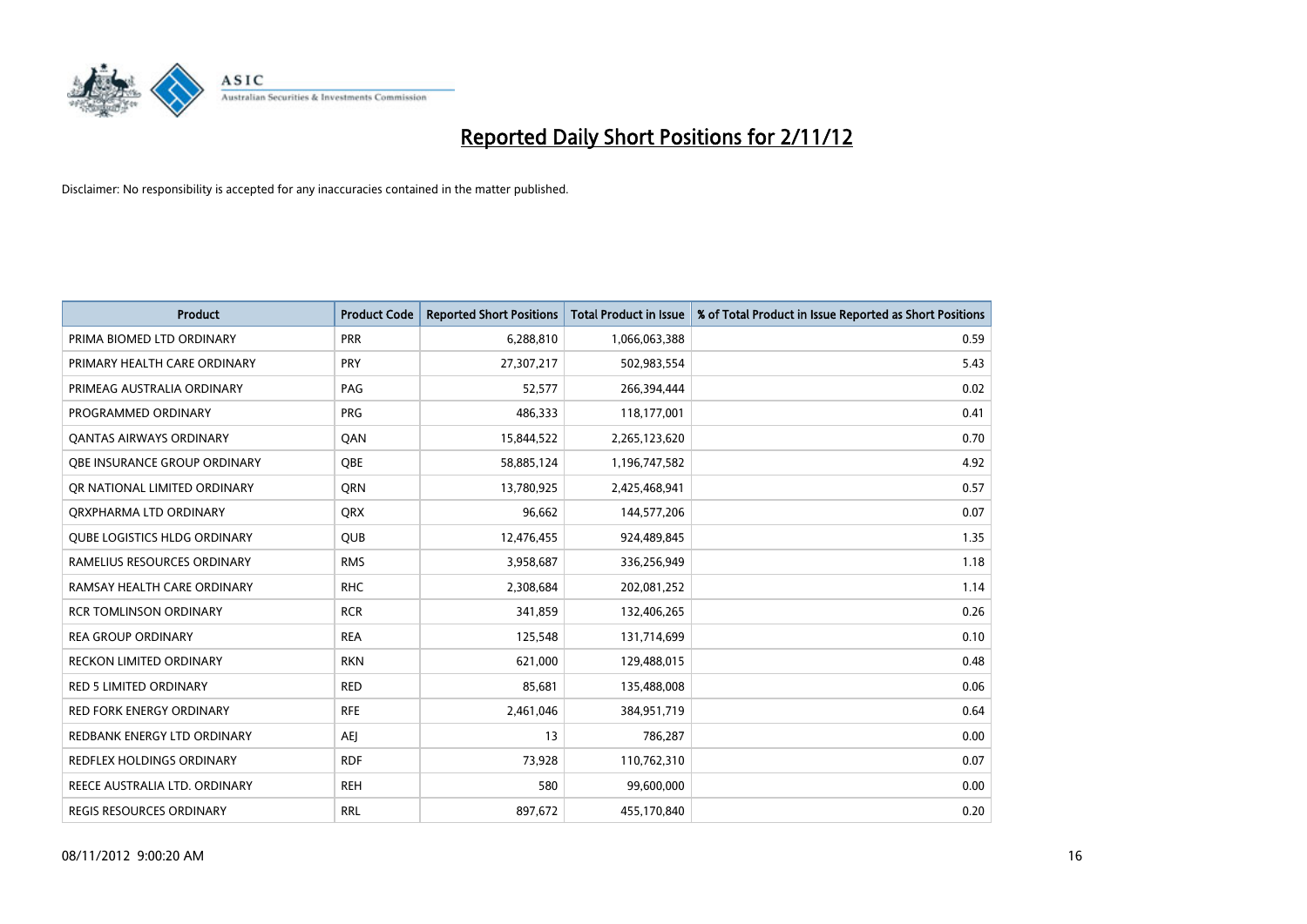

| <b>Product</b>                      | <b>Product Code</b> | <b>Reported Short Positions</b> | <b>Total Product in Issue</b> | % of Total Product in Issue Reported as Short Positions |
|-------------------------------------|---------------------|---------------------------------|-------------------------------|---------------------------------------------------------|
| RESMED INC CDI 10:1                 | <b>RMD</b>          | 3,096,597                       | 1,556,242,300                 | 0.20                                                    |
| <b>RESOLUTE MINING ORDINARY</b>     | <b>RSG</b>          | 2,857,280                       | 632,071,957                   | 0.45                                                    |
| <b>RESOURCE GENERATION ORDINARY</b> | <b>RES</b>          | 173                             | 262,895,652                   | 0.00                                                    |
| RETAIL FOOD GROUP ORDINARY          | <b>RFG</b>          | 191,763                         | 125,240,114                   | 0.15                                                    |
| REVERSE CORP LIMITED ORDINARY       | <b>REF</b>          | 100                             | 92,382,175                    | 0.00                                                    |
| REX MINERALS LIMITED ORDINARY       | <b>RXM</b>          | 1,332,492                       | 188,907,284                   | 0.71                                                    |
| <b>RHG LIMITED ORDINARY</b>         | <b>RHG</b>          | 35,085                          | 308,483,177                   | 0.01                                                    |
| <b>RIALTO ENERGY ORDINARY</b>       | <b>RIA</b>          | 41                              | 672,259,992                   | 0.00                                                    |
| RIO TINTO LIMITED ORDINARY          | <b>RIO</b>          | 14,188,146                      | 435,758,720                   | 3.26                                                    |
| ROC OIL COMPANY ORDINARY            | <b>ROC</b>          | 1,281,517                       | 683,235,552                   | 0.19                                                    |
| <b>RURALCO HOLDINGS ORDINARY</b>    | <b>RHL</b>          | 12,000                          | 55,019,284                    | 0.02                                                    |
| SAI GLOBAL LIMITED ORDINARY         | SAI                 | 6,432,263                       | 206,605,331                   | 3.11                                                    |
| SALMAT LIMITED ORDINARY             | <b>SLM</b>          | 1,560,085                       | 159,812,799                   | 0.98                                                    |
| SAMSON OIL & GAS LTD ORDINARY       | SSN                 | 5,588,900                       | 1,814,527,926                 | 0.31                                                    |
| SANDFIRE RESOURCES ORDINARY         | <b>SFR</b>          | 2,509,051                       | 152,724,301                   | 1.64                                                    |
| <b>SANTOS LTD ORDINARY</b>          | <b>STO</b>          | 2,998,336                       | 958,844,208                   | 0.31                                                    |
| SARACEN MINERAL ORDINARY            | SAR                 | 3,515,399                       | 595,032,306                   | 0.59                                                    |
| SEDGMAN LIMITED ORDINARY            | <b>SDM</b>          | 403,196                         | 217,623,797                   | 0.19                                                    |
| SEEK LIMITED ORDINARY               | <b>SEK</b>          | 11,347,095                      | 337,101,307                   | 3.37                                                    |
| SENEX ENERGY LIMITED ORDINARY       | <b>SXY</b>          | 3,181,852                       | 1,139,734,837                 | 0.28                                                    |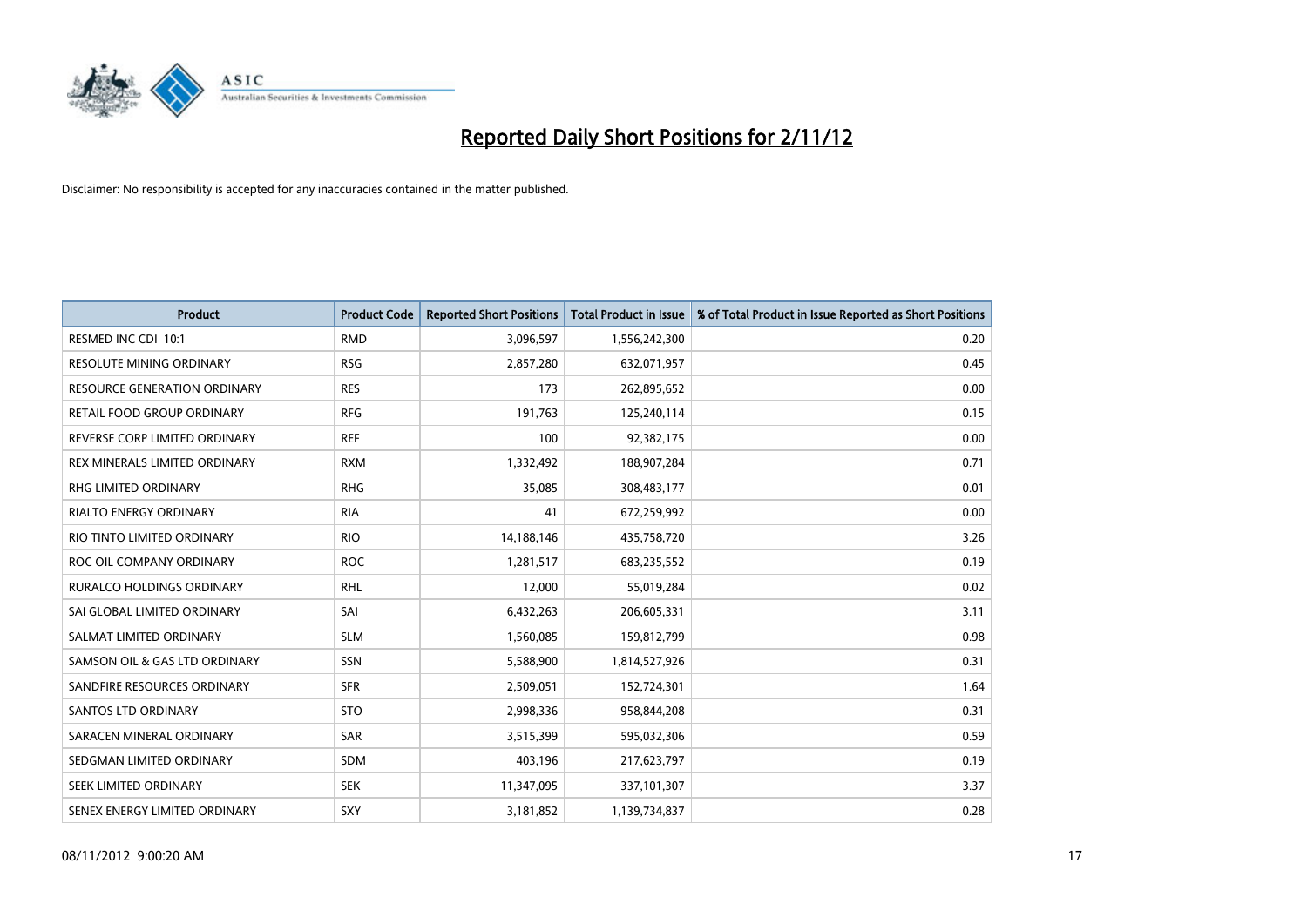

| <b>Product</b>                           | <b>Product Code</b> | <b>Reported Short Positions</b> | <b>Total Product in Issue</b> | % of Total Product in Issue Reported as Short Positions |
|------------------------------------------|---------------------|---------------------------------|-------------------------------|---------------------------------------------------------|
| SERVICE STREAM ORDINARY                  | <b>SSM</b>          | 400                             | 283,418,867                   | 0.00                                                    |
| SEVEN GROUP HOLDINGS ORDINARY            | <b>SVW</b>          | 1,664,813                       | 307,410,281                   | 0.54                                                    |
| SEVEN WEST MEDIA LTD ORDINARY            | <b>SWM</b>          | 24,316,271                      | 999,160,872                   | 2.43                                                    |
| SHEFFIELD RES LTD ORDINARY               | <b>SFX</b>          | 10,000                          | 83,141,669                    | 0.01                                                    |
| SIGMA PHARMACEUTICAL ORDINARY            | <b>SIP</b>          | 6,391,168                       | 1,180,143,739                 | 0.54                                                    |
| SILEX SYSTEMS ORDINARY                   | <b>SLX</b>          | 887,488                         | 170,228,676                   | 0.52                                                    |
| SILVER LAKE RESOURCE ORDINARY            | <b>SLR</b>          | 16,460,385                      | 225,493,476                   | 7.30                                                    |
| SIMS METAL MGMT LTD ORDINARY             | SGM                 | 7,748,678                       | 204, 261, 437                 | 3.79                                                    |
| SINGAPORE TELECOMM. CHESS DEPOSITARY INT | <b>SGT</b>          | 9,985,129                       | 140,842,714                   | 7.09                                                    |
| SIRIUS RESOURCES NL ORDINARY             | <b>SIR</b>          | 38,766                          | 190,170,086                   | 0.02                                                    |
| SIRTEX MEDICAL ORDINARY                  | <b>SRX</b>          | 111,662                         | 55,768,136                    | 0.20                                                    |
| SKILLED GROUP LTD ORDINARY               | <b>SKE</b>          | 2,571,250                       | 233,487,276                   | 1.10                                                    |
| <b>SKY NETWORK ORDINARY</b>              | <b>SKT</b>          | 308,376                         | 389,139,785                   | 0.08                                                    |
| SMS MANAGEMENT, ORDINARY                 | <b>SMX</b>          | 812,256                         | 68,900,456                    | 1.18                                                    |
| SONIC HEALTHCARE ORDINARY                | <b>SHL</b>          | 4,293,118                       | 395,565,681                   | 1.09                                                    |
| SOUL PATTINSON (W.H) ORDINARY            | SOL                 | 18,937                          | 239,395,320                   | 0.01                                                    |
| SOUTH BOULDER MINES ORDINARY             | <b>STB</b>          | 134,795                         | 126,732,826                   | 0.11                                                    |
| SP AUSNET STAPLED SECURITIES             | <b>SPN</b>          | 5,676,542                       | 3,339,620,165                 | 0.17                                                    |
| SPARK INFRASTRUCTURE STAPLED NOTE & UNIT | SKI                 | 38,972,449                      | 1,326,734,264                 | 2.94                                                    |
| SPDR 200 FUND ETF UNITS                  | <b>STW</b>          | 7,844                           | 49,059,567                    | 0.02                                                    |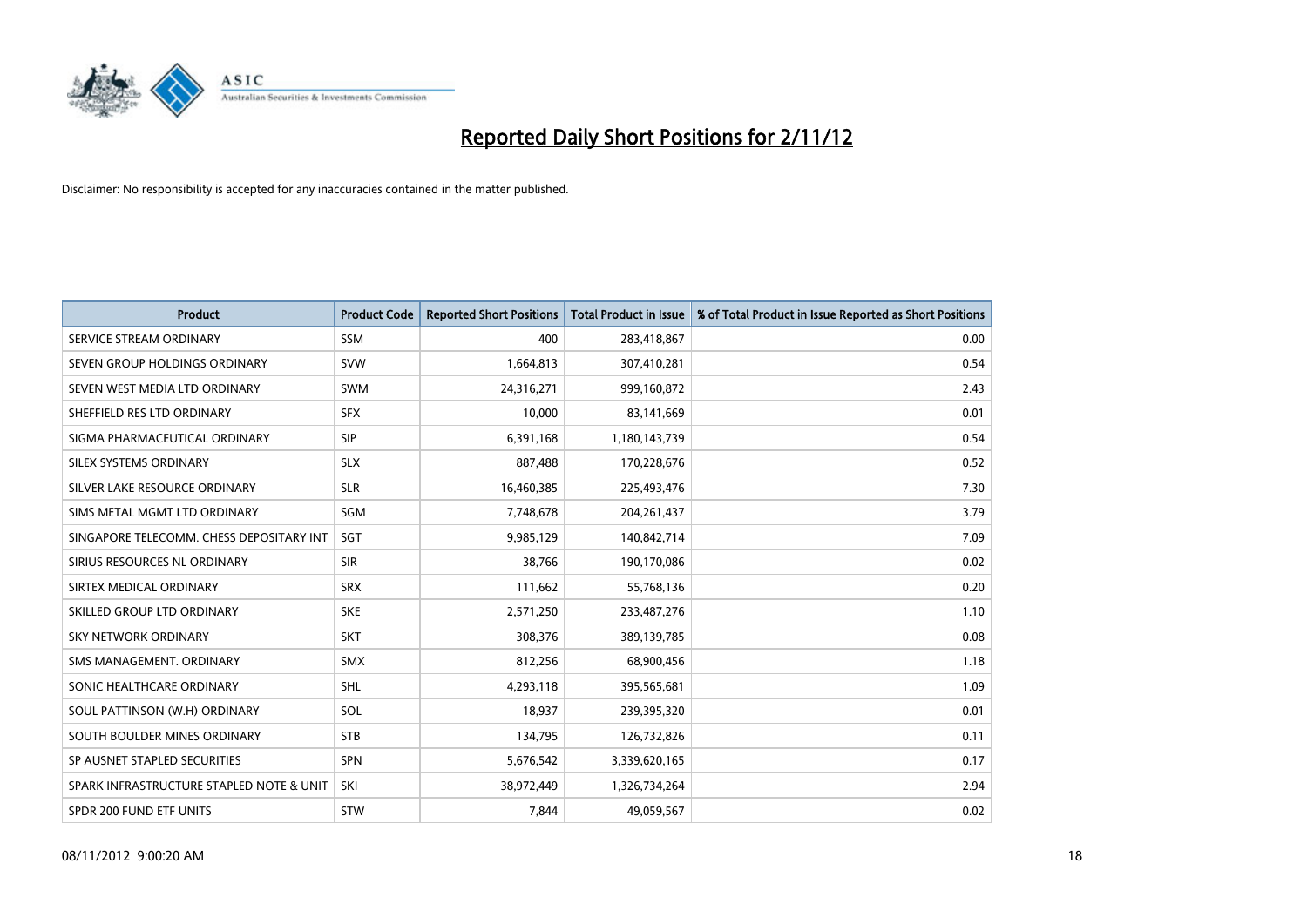

| <b>Product</b>                   | <b>Product Code</b> | <b>Reported Short Positions</b> | <b>Total Product in Issue</b> | % of Total Product in Issue Reported as Short Positions |
|----------------------------------|---------------------|---------------------------------|-------------------------------|---------------------------------------------------------|
| SPECIALTY FASHION ORDINARY       | <b>SFH</b>          | 2,830,649                       | 192,236,121                   | 1.47                                                    |
| ST BARBARA LIMITED ORDINARY      | <b>SBM</b>          | 4,448,554                       | 488,074,077                   | 0.91                                                    |
| STANMORE COAL LTD ORDINARY       | <b>SMR</b>          | 32,870                          | 200,492,804                   | 0.02                                                    |
| STARPHARMA HOLDINGS ORDINARY     | <b>SPL</b>          | 4,752,327                       | 283,640,060                   | 1.68                                                    |
| STHN CROSS MEDIA ORDINARY        | <b>SXL</b>          | 20,394,426                      | 704,858,524                   | 2.89                                                    |
| STOCKLAND UNITS/ORD STAPLED      | SGP                 | 19,353,150                      | 2,202,657,963                 | 0.88                                                    |
| STRAITS RES LTD. ORDINARY        | SRO                 | 536.075                         | 1,164,150,159                 | 0.05                                                    |
| STW COMMUNICATIONS ORDINARY      | SGN                 | 2,175,546                       | 362,798,351                   | 0.60                                                    |
| SUNCORP GROUP LTD ORDINARY       | <b>SUN</b>          | 7,444,941                       | 1,286,600,980                 | 0.58                                                    |
| SUNDANCE ENERGY ORDINARY         | <b>SEA</b>          | 242,889                         | 277,098,474                   | 0.09                                                    |
| SUNDANCE RESOURCES ORDINARY      | <b>SDL</b>          | 6,623,573                       | 3,049,577,034                 | 0.22                                                    |
| SUNLAND GROUP LTD ORDINARY       | <b>SDG</b>          | 18,391                          | 191,238,877                   | 0.01                                                    |
| SUPER RET REP LTD ORDINARY       | <b>SUL</b>          | 846,340                         | 196,382,811                   | 0.43                                                    |
| SYD AIRPORT STAPLED US PROHIBIT. | <b>SYD</b>          | 10,159,876                      | 1,861,210,782                 | 0.55                                                    |
| SYRAH RESOURCES ORDINARY         | <b>SYR</b>          | 14,913                          | 133,869,590                   | 0.01                                                    |
| TABCORP HOLDINGS LTD ORDINARY    | <b>TAH</b>          | 14,117,530                      | 734,015,737                   | 1.92                                                    |
| TANAMI GOLD NL ORDINARY          | <b>TAM</b>          | 576,912                         | 261,132,677                   | 0.22                                                    |
| TAP OIL LIMITED ORDINARY         | <b>TAP</b>          | 923,377                         | 241,295,311                   | 0.38                                                    |
| TASSAL GROUP LIMITED ORDINARY    | <b>TGR</b>          | 104,700                         | 146,304,404                   | 0.07                                                    |
| <b>TATTS GROUP LTD ORDINARY</b>  | <b>TTS</b>          | 3,598,700                       | 1,384,791,963                 | 0.26                                                    |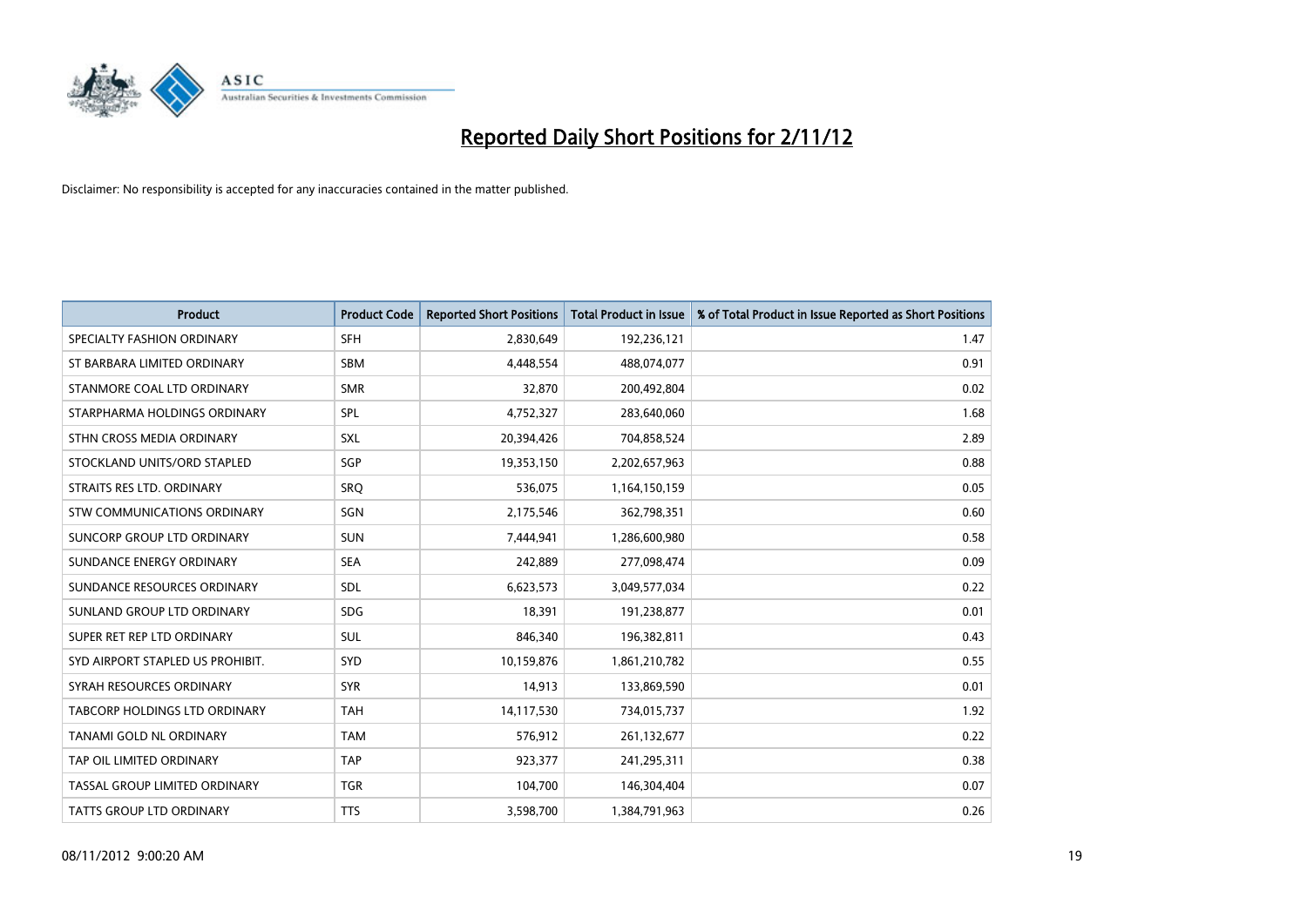

| <b>Product</b>                       | <b>Product Code</b> | <b>Reported Short Positions</b> | <b>Total Product in Issue</b> | % of Total Product in Issue Reported as Short Positions |
|--------------------------------------|---------------------|---------------------------------|-------------------------------|---------------------------------------------------------|
| <b>TELECOM CORPORATION ORDINARY</b>  | <b>TEL</b>          | 13,594,937                      | 1,866,323,099                 | 0.73                                                    |
| TELSTRA CORPORATION. ORDINARY        | <b>TLS</b>          | 15,488,235                      | 12,443,074,357                | 0.12                                                    |
| TEN NETWORK HOLDINGS ORDINARY        | <b>TEN</b>          | 108,157,875                     | 1,437,204,873                 | 7.53                                                    |
| TERANGA GOLD CORP CDI 1:1            | <b>TGZ</b>          | 45,410                          | 162,599,120                   | 0.03                                                    |
| TFS CORPORATION LTD ORDINARY         | <b>TFC</b>          |                                 | 279,621,829                   | 0.00                                                    |
| THE REJECT SHOP ORDINARY             | <b>TRS</b>          | 2,635,435                       | 26,092,220                    | 10.10                                                   |
| THORN GROUP LIMITED ORDINARY         | <b>TGA</b>          | 109,140                         | 146,374,703                   | 0.07                                                    |
| TIGER RESOURCES ORDINARY             | <b>TGS</b>          | 2,063,745                       | 673,470,269                   | 0.31                                                    |
| TOLL HOLDINGS LTD ORDINARY           | <b>TOL</b>          | 27,627,598                      | 717,133,875                   | 3.85                                                    |
| TOX FREE SOLUTIONS ORDINARY          | <b>TOX</b>          | 88,045                          | 115,311,608                   | 0.08                                                    |
| TPG TELECOM LIMITED ORDINARY         | <b>TPM</b>          | 1,573,729                       | 793,808,141                   | 0.20                                                    |
| TRADE ME GROUP ORDINARY              | <b>TME</b>          | 194,459                         | 396,017,568                   | 0.05                                                    |
| TRANSFIELD SERVICES ORDINARY         | <b>TSE</b>          | 8,718,928                       | 512,457,716                   | 1.70                                                    |
| TRANSPACIFIC INDUST, ORDINARY        | <b>TPI</b>          | 4,146,928                       | 1,578,528,702                 | 0.26                                                    |
| TRANSURBAN GROUP TRIPLE STAPLED SEC. | <b>TCL</b>          | 9,614,719                       | 1,461,665,097                 | 0.66                                                    |
| TREASURY WINE ESTATE ORDINARY        | <b>TWE</b>          | 15,218,328                      | 647,227,144                   | 2.35                                                    |
| TROY RESOURCES LTD ORDINARY          | <b>TRY</b>          | 88,183                          | 91,318,649                    | 0.10                                                    |
| UGL LIMITED ORDINARY                 | UGL                 | 5,443,284                       | 166,315,038                   | 3.27                                                    |
| UNILIFE CORPORATION CDI 6:1          | <b>UNS</b>          | 186,282                         | 252,403,194                   | 0.07                                                    |
| UXC LIMITED ORDINARY                 | <b>UXC</b>          | 1,041,186                       | 308,056,885                   | 0.34                                                    |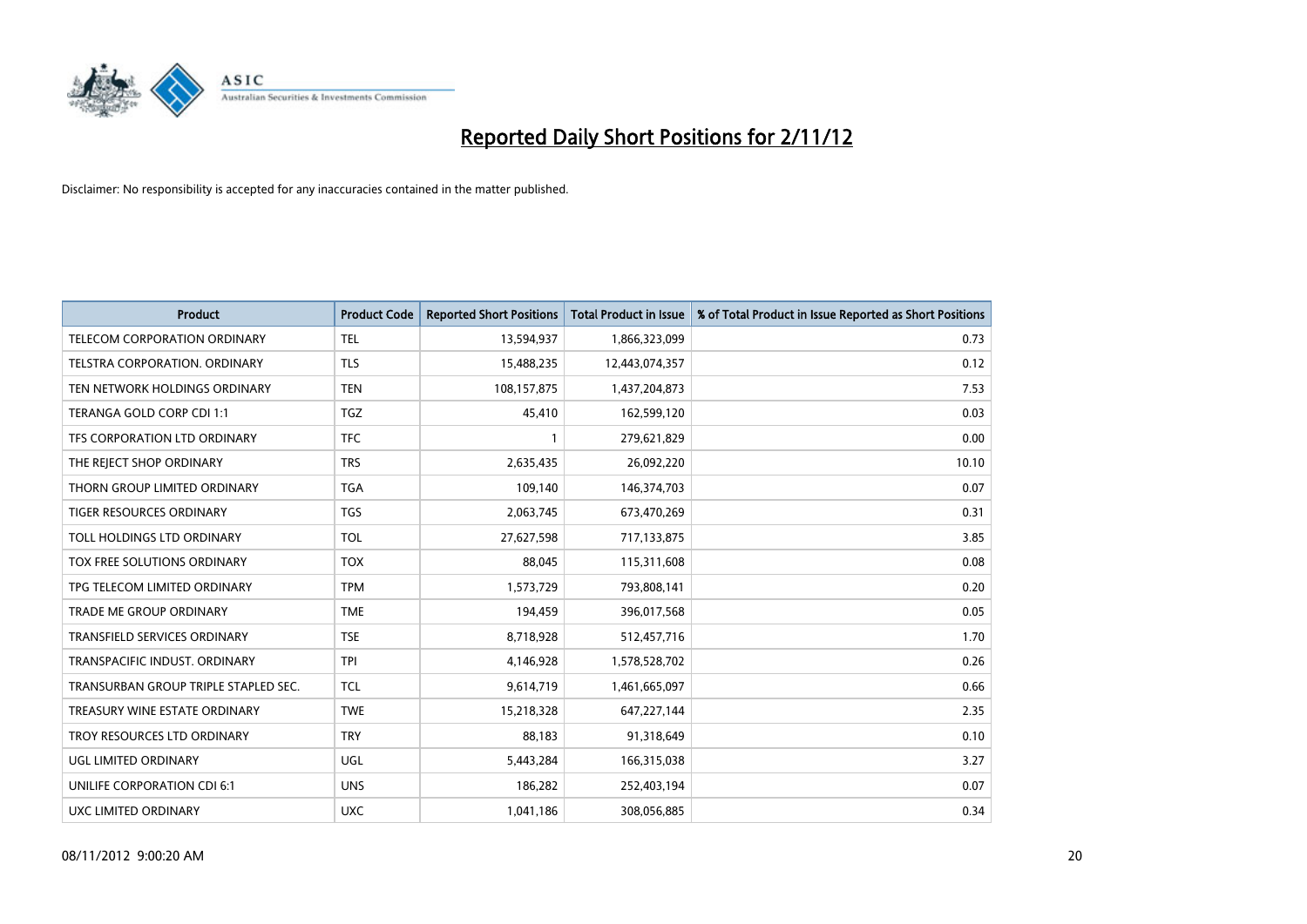

| <b>Product</b>                         | <b>Product Code</b> | <b>Reported Short Positions</b> | <b>Total Product in Issue</b> | % of Total Product in Issue Reported as Short Positions |
|----------------------------------------|---------------------|---------------------------------|-------------------------------|---------------------------------------------------------|
| <b>VENTURE MINERALS ORDINARY</b>       | <b>VMS</b>          | 135,674                         | 287,320,170                   | 0.05                                                    |
| <b>VIRGIN AUS HLDG LTD ORDINARY</b>    | <b>VAH</b>          | 43,572,883                      | 2,210,197,600                 | 1.97                                                    |
| VITERRA INC CDI 1:1                    | <b>VTA</b>          | 10                              | 68,629,939                    | 0.00                                                    |
| <b>VOCUS COMMS LTD ORDINARY</b>        | <b>VOC</b>          | 65,006                          | 74,776,058                    | 0.09                                                    |
| <b>WATPAC LIMITED ORDINARY</b>         | <b>WTP</b>          | 8.701                           | 184,332,526                   | 0.00                                                    |
| <b>WDS LIMITED ORDINARY</b>            | <b>WDS</b>          | 7                               | 144,740,614                   | 0.00                                                    |
| WEBIET LIMITED ORDINARY                | <b>WEB</b>          | 270,275                         | 71,065,929                    | 0.38                                                    |
| <b>WESFARMERS LIMITED ORDINARY</b>     | <b>WES</b>          | 24,377,444                      | 1,006,585,045                 | 2.42                                                    |
| WESFARMERS LIMITED PARTIALLY PROTECTED | <b>WESN</b>         | 1,224,409                       | 150,553,765                   | 0.81                                                    |
| WESTERN AREAS NL ORDINARY              | <b>WSA</b>          | 13,048,356                      | 179,735,899                   | 7.26                                                    |
| WESTERN DESERT RES. ORDINARY           | <b>WDR</b>          | 965,713                         | 321,371,029                   | 0.30                                                    |
| WESTFIELD GROUP ORD/UNIT STAPLED SEC   | <b>WDC</b>          | 4,977,920                       | 2,249,809,558                 | 0.22                                                    |
| WESTFIELD RETAIL TST UNIT STAPLED      | <b>WRT</b>          | 21,659,286                      | 3,054,166,195                 | 0.71                                                    |
| <b>WESTPAC BANKING CORP ORDINARY</b>   | <b>WBC</b>          | 32,380,523                      | 3,081,003,006                 | 1.05                                                    |
| WHITE ENERGY COMPANY ORDINARY          | <b>WEC</b>          | 1,345,688                       | 322,974,494                   | 0.42                                                    |
| WHITEHAVEN COAL ORDINARY               | <b>WHC</b>          | 48,899,819                      | 1,013,190,387                 | 4.83                                                    |
| WHK GROUP LIMITED ORDINARY             | <b>WHG</b>          | 3,500,000                       | 265,200,652                   | 1.32                                                    |
| WOODSIDE PETROLEUM ORDINARY            | <b>WPL</b>          | 1,409,970                       | 823,910,657                   | 0.17                                                    |
| WOOLWORTHS LIMITED ORDINARY            | <b>WOW</b>          | 3,727,143                       | 1,240,297,126                 | 0.30                                                    |
| <b>WORLEYPARSONS LTD ORDINARY</b>      | <b>WOR</b>          | 6,533,505                       | 242,916,509                   | 2.69                                                    |